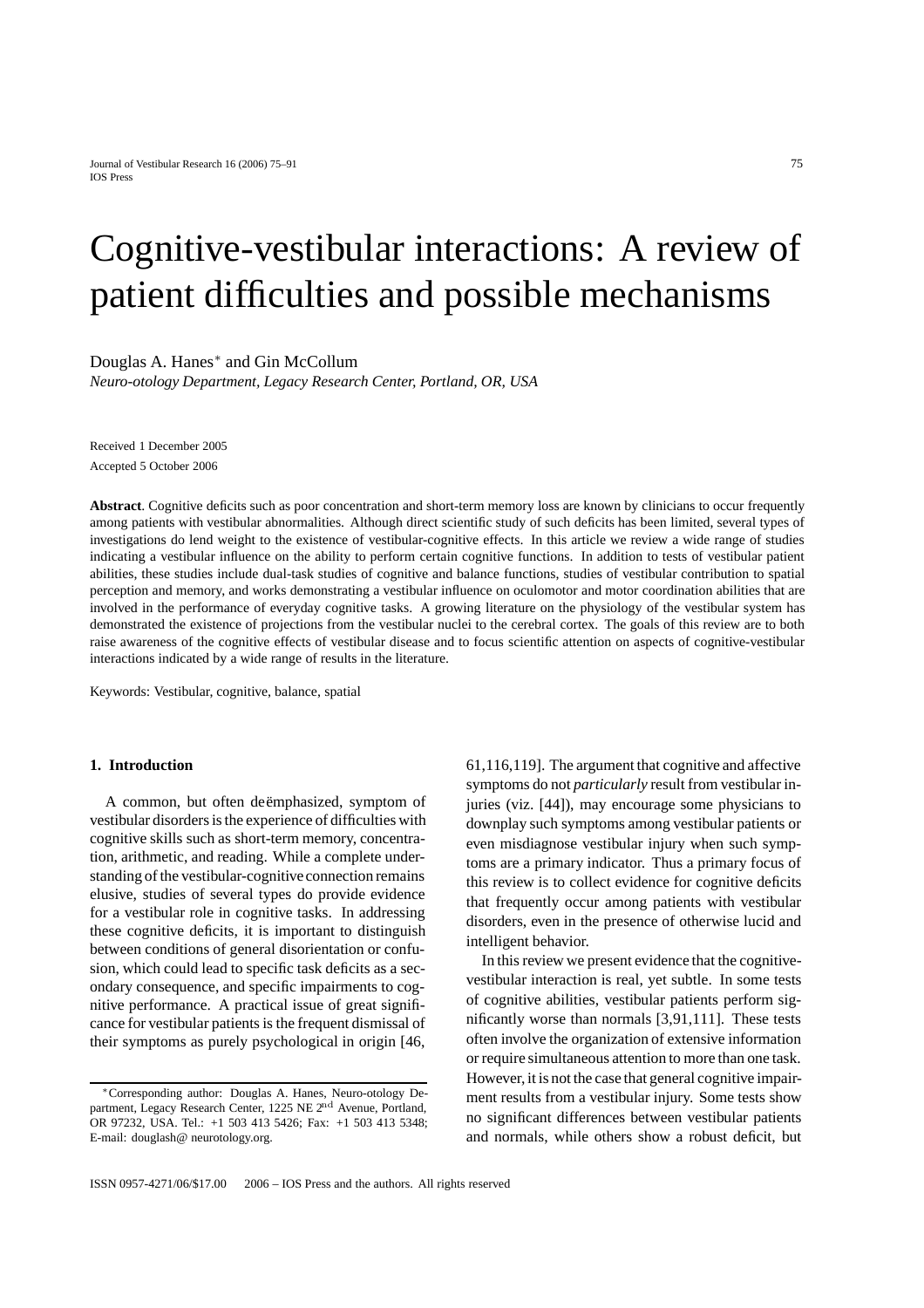one that is identifiable in only a subset of the vestibular population.

In the following sections we review several different types of studies providing evidence for cognitivevestibular interactions. Our primary purpose is to summarize as much evidence as is available to indicate that vestibular impairment leads to some forms of cognitive deficits. In support of a secondary hypothesis, we argue that this effect is not necessarily just indirect (difficulty of balance and orientation may draw attention away from a cognitive task), but may also reflect a direct dependence of many cognitive operations on the vestibular system. Vestibular afference, in these cases, may be used for tasks that either implicitly require information about the structure of three-dimensional space and movement, such as navigation and spatial memory (§5.1), or for a spatial strategy employed in less obviously spatial domains, such as representation of numerals on a mental "number-line" (§2.2, 5.2).

In Section 2 we review studies of the cognitive abilities of patients with vestibular and balance disorders. Although substantial evidence is presented, much of it is subjective, preliminary, or difficult to interpret due to confounding factors. Nevertheless, this section sets the stage by presenting typical difficulties and introducing a small number of studies that have attempted to directly assess the cognitive effects of vestibular disorders. Section 3 presents results from dual-task studies of cognitive and balance functions that have used both normal and vestibular-deficient subjects. Many of these studies support the non-independence of cognitive and vestibular/balance functions by demonstrating decrements in cognitive or balance performance as a result of increased difficulty in the opposing domain. In addition, these studies provide some of the best experimental evidence for deficient performance by vestibular patients on specific cognitive tasks.

Following the behavioral evidence of an effect of vestibular function on cognition provided by Sections 2 and 3, Sections 4 and 5 delve into the possible nature of the connection. Section 4 contains a brief review of the anatomical and physiological evidence for vestibulocortical projections, including a review of confirmed links to the hippocampus. These projections are not known to subserve any particular cognitive task, but they do present the likelihood that some areas of the cortex involved in standard cognitive tasks such as arithmetic receive signals of vestibular origin and could be affected by a disruption to vestibular afference. Section 5 considers the general role of the vestibular system in spatial cognition, as well as studies of hemineglect patients that demonstrate spatialization in many cognitive tasks that are not generally viewed as having a direct spatial component. Thus, Section 5 especially addresses the role of the vestibular system in contributing to spatialization of cognitive operations.

# **2. Clinical studies of vestibular patients**

The existence of cognitive symptoms among vestibular patients, including short-term memory loss, loss of concentration, and an inability to multitask, are well attested by clinicians involved in the treatment of these patients [46,60,61,111]. Scientific literature in support of this connection is unfortunately limited by (1) the difficulty of quantifying cognitive deficits, and (2) the reluctance to address cognitive symptoms of disorders that are already routinely dismissed as purely psychological ailments. Nevertheless, cognitive problems associated with vestibular disorders have been documented by a number of studies. In this section we present evidence for the cognitive complaints of patients and for a few experimental studies that have attempted to measure specific cognitive deficits among patients. We argue that more studies of this type are called for, cautioning against oversimplified measures that fail to reveal such specific effects.

# *2.1. Subjective reports and measures*

Subjective measures of the handicap in daily living occasioned by balance disorders and vertigo have been developed [64,118]. Among the issues identified as prevalent among such patients are difficulties with reading and concentration, restriction of mobility, and aversion to environments such as supermarket aisles [21,50, 64,118]. Self-rated severity of these cognitive symptoms has shown high intrasubject reliability and correlates well with more commonly recognized vestibular symptoms [65], as well as measures of functional ability [108]. For example, scores on the Dizziness Handicap Inventory (DHI) of Jacobson and Newman [64] have been shown to correlate with performance on platform posturography tests [65]. Nevertheless, responses to the DHI reveal facets of the handicap experienced by the patient that cannot be predicted from laboratory testing alone [65]. Likewise, the Vertigo Handicap Questionnaire (VHQ) focusses on issues such as restriction of activities and occupational difficulties in an attempt to quantify the severity of impairment from vertigo [114,118]. Scores on the VHQ are predicted by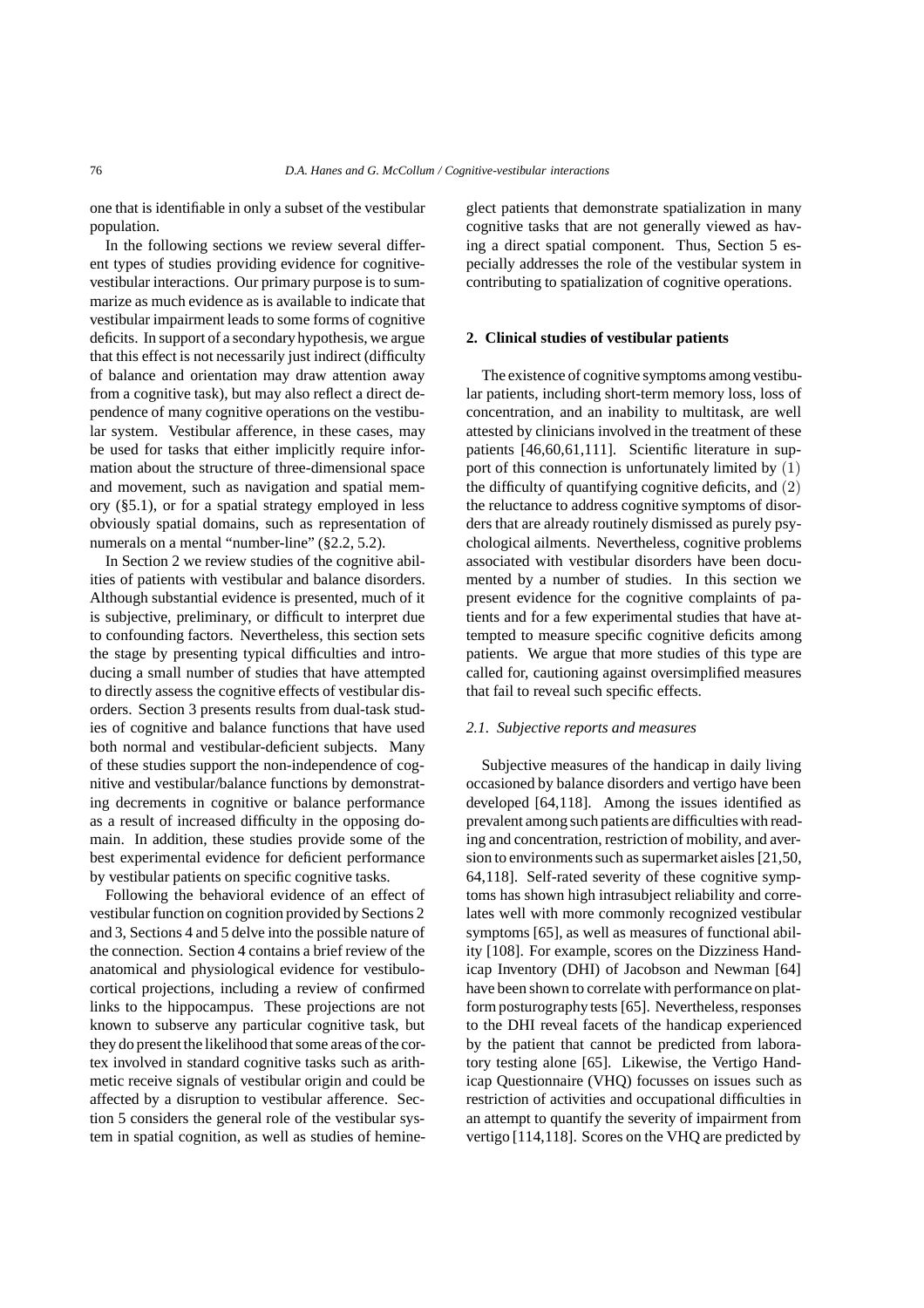those of the Vertigo Symptom Scale, which has been shown to dissociate the effects of organic vertigo from those of anxiety [116].

Many items included in these subjective scales have a clear cognitive component, involving conscious processes such as decision-making, orientation of attention, and memory recall. At the same time, affective responses such as dizziness, pain, and fear clearly contribute to many of the self-ratings. Thus, attention to the details of these survey results will be useful in addressing the cognitive difficulties of vestibular patients, even though the composite scores do not necessarily measure general "cognitive" functioning. What is especially of interest for this review is that the issues listed above (including reading, concentration, and short-term memory) have been correlated by the subjective scales with clinically identified vestibular disorders.

Tests of patients diagnosed with panic attacks and/or agoraphobia indicate a high instance of vestibular abnormalities (sometimes *>*80%), especially when posturography is included as an assessment tool [61,62, 109,115]. The correlation between agoraphobic symptoms and balance disorders holds even when the effects of anxiety are taken into account [109]. In studies of substantial numbers of panic patients, normals, and patients with vestibular abnormalities or hearing loss, Jacob and colleagues identified several self-rated difficulties as statistically predictive of a vestibular abnormality. These "Space and Motion Discomfort" aspects include reading in a car, looking at items on the shelf in a supermarket, travelling through a curved tunnel, or looking at lights on the side, and travelling in elevators [61]. Although these are certainly not stereotypical cognitive tasks, the results do indicate that nonclinical symptoms of vestibular dysfunction can be distinguished from secondary effects of panic and/or anxiety. This is extremely important, since anxiety without a vestibular disorder is also certain to have cognitive effects, so that it is necessary to distinguish the primary cause as either anxiety or a vestibular disorder.

#### *2.2. Clinical and experimental test results*

A small number of studies have gone further, experimentally assessing cognitive disabilities of vestibular patients in the laboratory. In this section we review results on arithmetic abilities, short-term memory, concentration, and performance in contexts of visual discord.

Risey and Briner [91] reported a specific and robust cognitive error (in backwards counting) that occurred

in roughly 20% of patients presenting with vertigo. The specific error noted by the authors involved the skipping of a decade when counting backward by twos, as, for example, in the sequence "*...* 84, 82, **70**, 78, 76, 74, 72, **60**, 68, 66, *...* ". Usually these subjects did not even recognize the error when they were shown their responses in written form. In subsequent tests of forward and backward counting abilities, it was found that subjects who were identified as having the counting disorder were slower and made more errors than normals when counting backwards, even though they showed no significant decrements in counting forwards.

Although a variety of spatial and nonspatial strategies can be used for the performance of arithmetic tasks [32], we speculate that that the results of Risey and Briner indicate a deficit in spatialization, or at least reordering, of the numeric sequence. Since numerals are learned by rote in the increasing order, forward counting is relatively automatic, while backward counting requires participants to reorder this information. The ordering of information, such as seen in (forward and backward) counting, represents a basic form of spatial organization in the cognitive task (for further evidence of spatialization of counting, see §5). Normal performance on some of the simpler tasks (e.g. forward counting), far from contradicting the existence of a cognitive-vestibular connection, serves to delineate the nature of the vestibular effect. Moreover, the Risey and Briner [91] study shows that a specific cognitive effect cannot always be expected to appear as a result of all types of vestibular injury. Subjects exhibiting the counting disorder consisted almost exclusively of patients with central vestibular lesions (most likely in the brainstem), while patients with peripheral lesions (i.e. damage to the vestibular sensory organs of the inner ear) were no more likely than normals to make this error, and in fact showed normal performance on all of the arithmetic/counting tests administered.

Likewise, Andersson and colleagues [3,4] have shown that vestibular patients perform significantly worse (at least much more slowly) than normals on the task of counting backwards by steps of seven. This was true regardless of whether the counting task was performed alone or paired with balance disruption by vibratory calf stimulation as part of a dual-task design  $(\$3)$ .

A promising study of vestibular patient performance on specific cognitive tasks (particularly short-term and working memory) has been undertaken by Erickson and colleagues [35]. Using a group of patients with hydrops, perilymph fistulae, and/or benign paroxysmal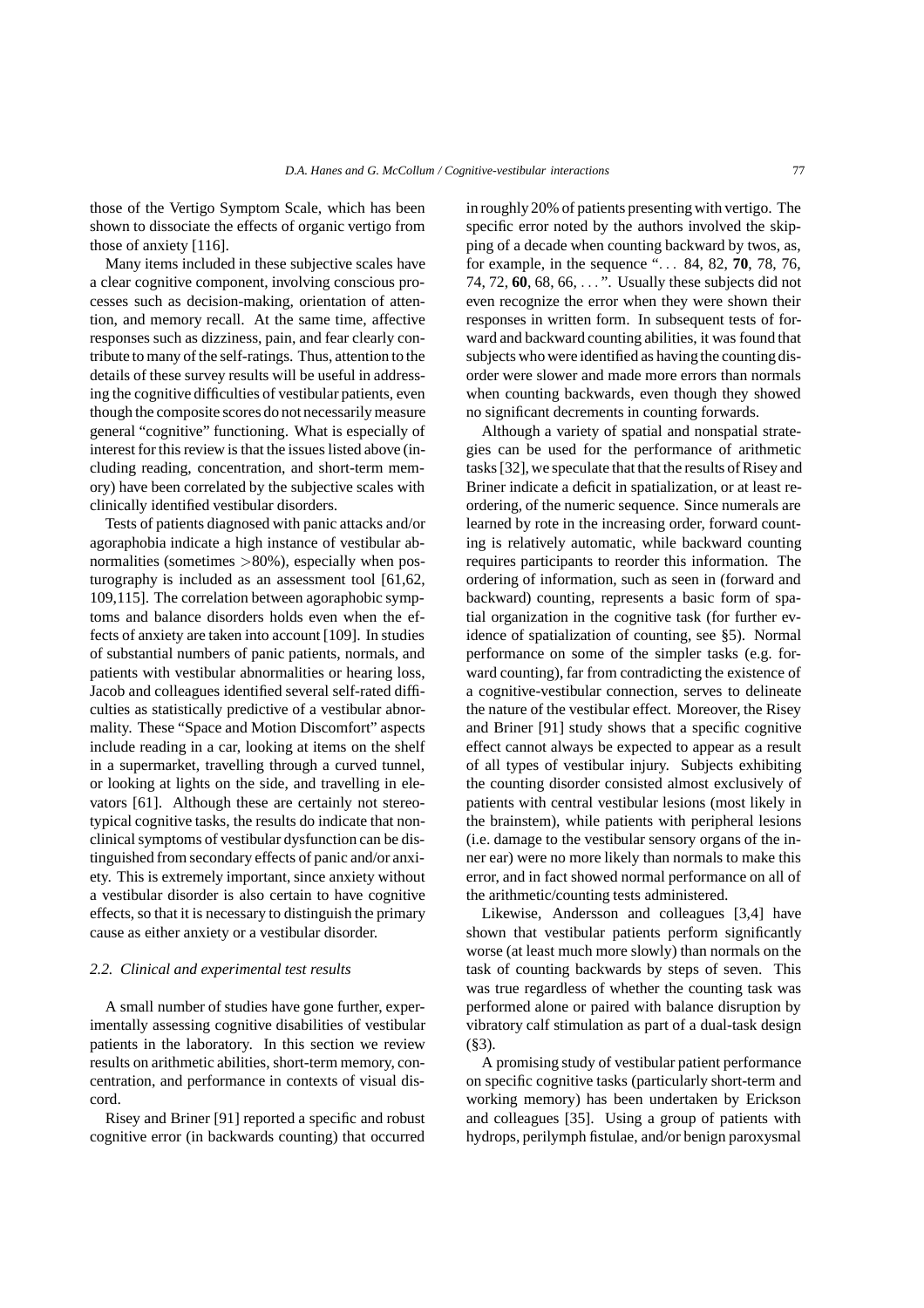positional nystagmus (BPPN), Erickson et al. [35] identified several tasks on which their patient group scored significantly lower than age-matched controls. On such standard psychological measures as the Digit Span (which tests memory span by measuring the length of a sequence of random numerals that can be repeated by the subject) and the Mini Mental State Exam (which tests orientation, attention, immediate and short-term recall, language, and ability to comprehend and follow commands), average patient performance fell within the normal range. However, patients showed significantly reduced levels of performance on tests designed to measure more complex abilities, such as organizing multiple sources of information or learning new information while retaining previous items in memory. When distracted by the alternating performance of two distinct tasks (in the *Divided Attention Recall Test*), patients showed a significantly reduced ability to recall a recently presented item. In the *Logical Memory Tests*, which invited free recall of information presented verbally in prose form, patients were found to perform just as well as normals in recalling verbatim items from the passage, but showed a significantly decreased ability for recall of semantic or nonverbatim information. These tests go beyond the memory assessment of the Digit Span or Mini Mental, which merely ask the subject to remember a sequence of digits or words, instead including skills of parallel processing and semantic organization of information. In summary, the Erickson et al. study identifies specific sorts of cognitive tasks that cause significant difficulties for vestibular patients who are not generally impaired or exaggerating their symptoms, as shown by their normal performance on simple tests of short-term memory.

In a study of individuals who experienced dizziness, but who did not necessarily seek treatment from neurootological specialists, Yardley and colleagues [110] found strong correlations between the incidence of a diagnosis of vestibular disorder, diminished balance function as tested by computerized dynamic posturography, and the presence of psychiatric difficulties including poor concentration. Although gross vestibular abnormalities of the type that might be identified by caloric stimulation were rare, the Yardley et al. [110] results clearly indicate a connection between mild balance/vestibular problems and persistent cognitive and psychological difficulties.

Work of Bronstein and colleagues [21,22,50,96] shows that vestibular-deficient subjects can experience decreased sensitivity to visual movement or visuallyinduced vertigo without movement of the head, and

therefore without any stimulation of the vestibular endorgans. At the same time, vestibular patients frequently show a high degree of visual dependence [50, 62] and are particularly susceptible to imbalance in conditions of visual-vestibular discord [50]. It has been noted in multiple works that patients with balance disorders commonly experience discomfort in environments with repetitive or moving visual patterns, such as those encountered in supermarkets, automobile traffic, tunnels, or aisles [21,39,61,62]. Although such difficulties cannot immediately be identified as "cognitive", difficulties in the visual domain, for even a stationary subject, go beyond the normally recognized symptoms of vestibular or balance disorders and will certainly affect cognitive skills such as reading and spatial reasoning  $(85)$ .

## *2.3. Future directions*

Surprisingly, there has been little, if any, further effort to demonstrate the reduced cognitive capabilities of vestibular-deficient subjects experimentally (as in the preliminary data of Erickson et al.). Such studies would be challenging, since there is limited possibility of before-and-after tests of the same subject, and since cognitive abilities can be difficult to quantify. Nevertheless, it seems well worth the effort to simply match vestibular against normal subjects (controlling for age, educational level, etc.) and give experimental weight to the objective *presence* of cognitive effects between groups. Alternatively, given the high incidence of vestibular abnormalities even among "normal" subjects [62,115], it may be possible to conduct blind studies of cognitive abilities and determine a correlation with the presence of a vestibular abnormality. The difficulty here is that, since vestibular deficits are mild in these non-symptomatic subjects, cognitive effects must be expected to be less severe and more subtle; thus design of appropriate cognitive tasks becomes a priority. Although such studies might not address the deeper question of *how* vestibular function affects cognitive processes, they would at least objectively investigate whether specific cognitive abilities are diminished by a vestibular deficit. Further evidence for a vestibular-cognitive connection at the behavioral level would be of tremendous service to vestibular patients and clinicians.

Tests of cognitive abilities in patients are of course highly susceptible to conflicting factors such as lack of motivation or distraction by more overt symptoms. However, we believe that the cited studies, as well as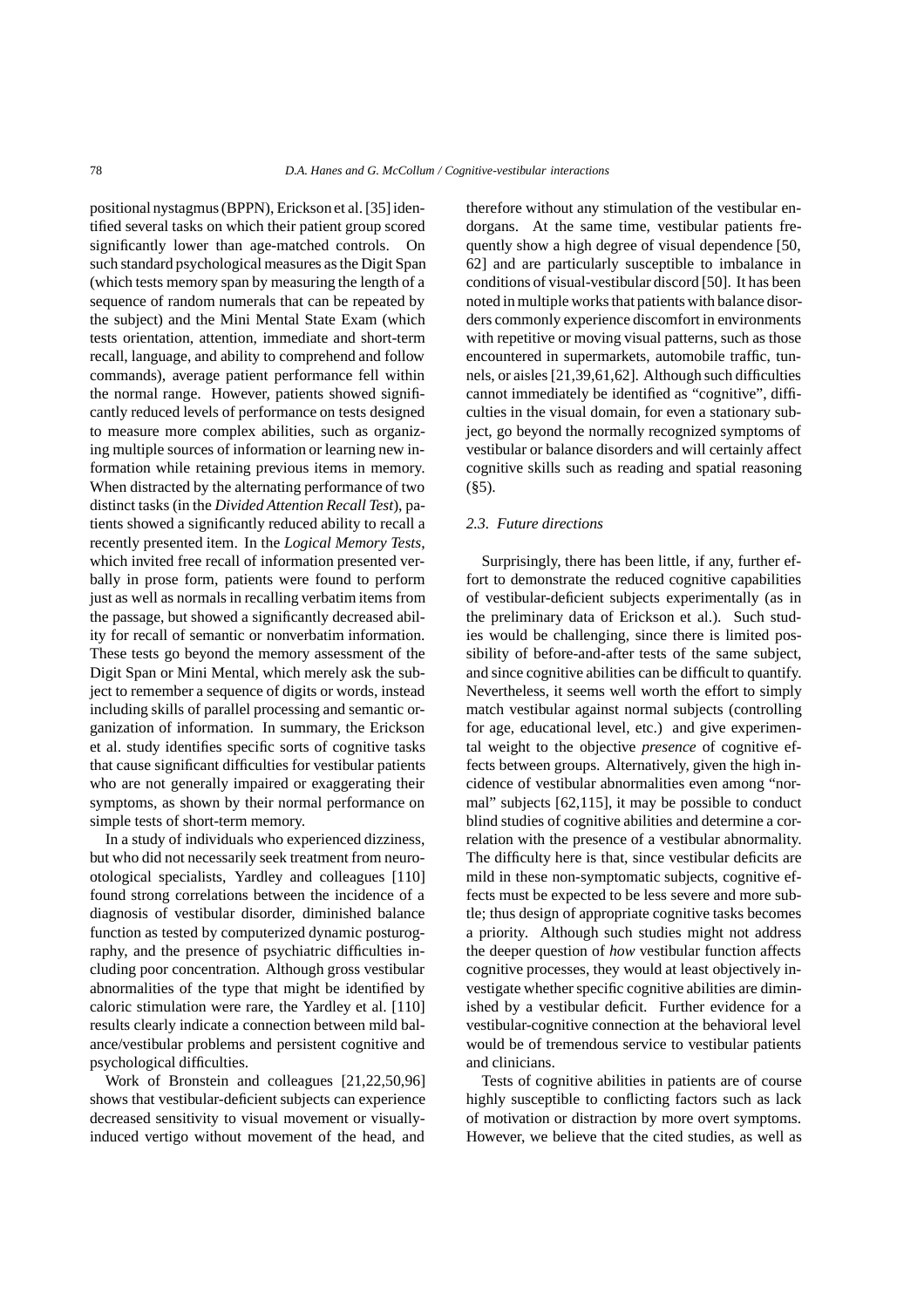those to be presented in §3, show that much information can still be gained. Clinically, it seems likely that awareness of these issues often leads to subjective cognitive complaints being treated with skepticism. But there is preliminary evidence for abandoning such a stance: in a related study of a large number of patients suffering from whiplash, Radanov and colleagues [86] have shown that persistent reports of cognitive disability correlate with somatic symptoms, independently of personality traits, economic or educational status, or insurance coverage (the Swiss subjects of the Radanov et al. study did not have insurance and liability concerns comparable to those of many American patients). Damage to the vestibular system is common in whiplash, and there is certainly a high degree of correlation between the behavioral effects of the two types of injuries [43,46]. Cognitive and psychological complaints related to whiplash are likewise frequently dismissed as malingering.

There is no doubt that the symptoms of vestibular injuries can be disorienting, and that episodes of vertigo or disorientation interfere with the performance of many day-to-day activities. But are cognitive difficulties really only symptoms of symptoms? Such a conclusion is argued for in an article of Gizzi et al. [44], who found that patients with documented vestibular disorders do not score significantly differently on three measures of mental/psychological health than do patients suffering from dizziness, but without any documented vestibular injury. The authors found that level of depression or level of trauma were better predictors of self-rated handicap than vestibular diagnosis. The conclusion that this proves that the cognitive disabilities are not caused by vestibular deficits is, however, problematic, since the measures used in the study do not necessarily test cognitive abilities.

A principal measure used by the Gizzi et al. [44] study, the Dizziness Handicap Inventory (DHI) [64], is intended to measure the subject's ability to cope with daily life, rather than any specifically cognitive ability (§2.1). For example, one question used from the DHI is whether the subject avoids going out alone. Certainly the ability to go out alone is important for quality of life, but does it measure cognitive abilities? A person might avoid such activity as walking alone because of a lack of spatial memory – perhaps walking around feels just fine, but it is impossible to remember the way home. This would undeniably represent a cognitive deficit. On the other hand, a person might avoid such activity just because it brings on nausea, panic attacks, or symptoms of agoraphobia; or simply from a fear of falling over and being injured. The point is that it is no surprise that anyone with dizziness would score poorly on such a quality-of-life measure as the DHI. While individual questions from the DHI might be revealing about facets of cognitive performance, the composite score does not seem appropriate as a measure of "cognitive" ability. Our conclusion is that much more detailed study is required in order to determine *which* cognitive operations are affected by a vestibular disorder.

# **3. Dual-task studies of cognitive and balance/orientation functions**

Several studies have experimentally investigated the connection between cognitive performance and balance function (effectively defined as the ability to limit body sway while standing) or the ability to orient in space. In these studies, cognitive tasks are paired with postural challenges such as standing on a compliant surface or orientation tasks such as maintaining a visual line in the vertical direction. The main questions are whether the postural challenge will have an effect on cognitive performance, and conversely, whether performance of the cognitive task decreases postural stability. Vestibular patients routinely perform worse than normals on both tasks, often irrespective of whether they are performed individually or together [3,87,111]. In addition to this correlation of cognitive performance with vestibular disorders, dual-task interference in patients or normal subjects can indicate a vestibular-cognitive connection. Clearly, such dual-task effects could result merely from the interference between simultaneous tasks, a relatively indirect connection; dual-task effects are frequently discussed in terms of competition for attentional resources [87,97,111]. It is also possible, however, that disruption of spatial reference, either by the postural task or a sensory disorder, may have a more direct effect on the ability to complete certain cognitive tasks, regardless of attentional resources (see also §6.2).

In general, dual-task studies can be difficult to interpret; in particular, there is no way of being certain that one has completely matched tasks of such different types for difficulty. If one task is fundamentally more difficult, or demands more attention, then it may interfere more with the other task, without proving anything about the structure of the pathways involved. This fact may account for divergent conclusions in the literature, as reviewed below. In light of this difficulty, we will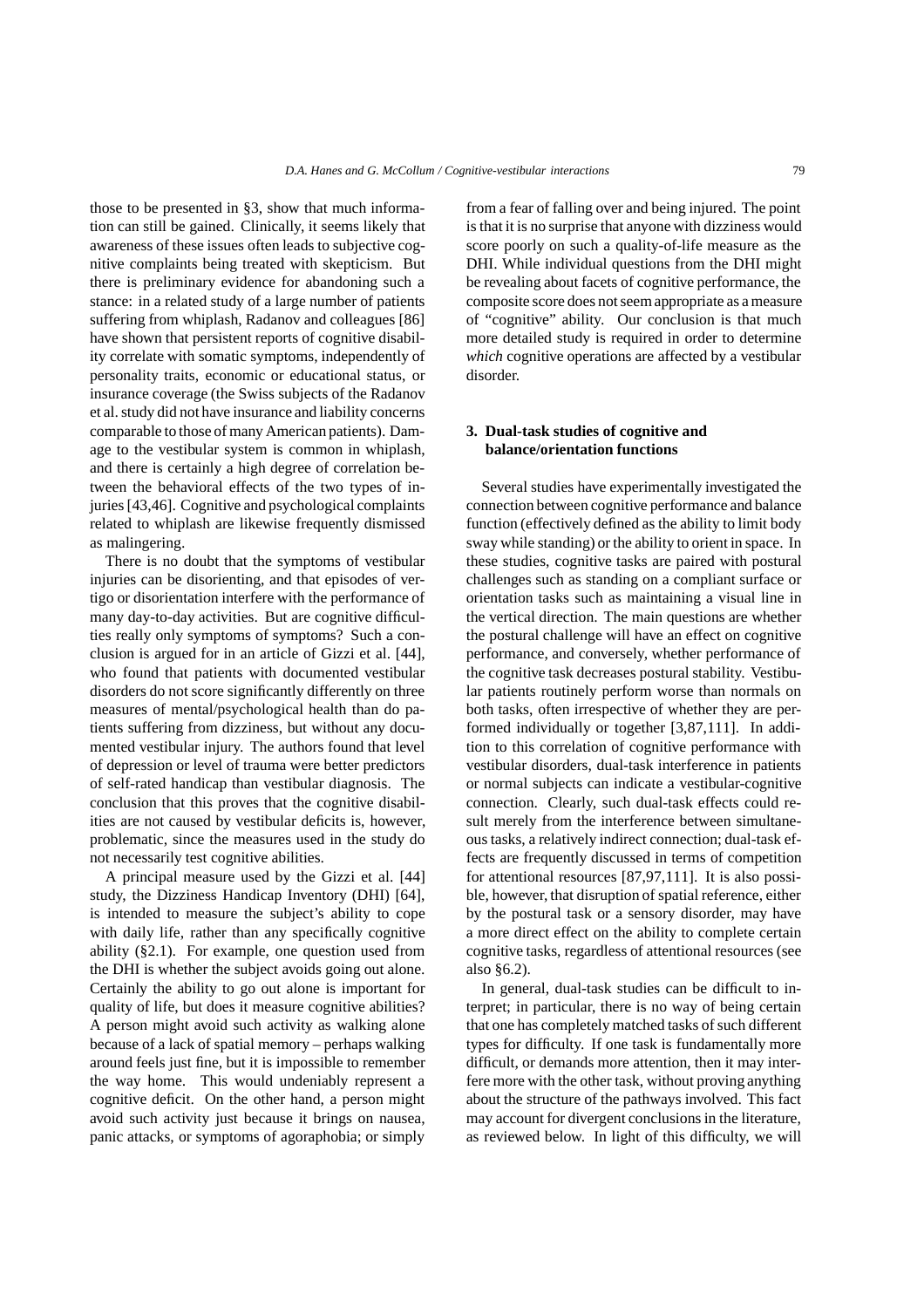prefer, in general, simply to note that there is an effect on one task of concurrent performance of the other, when this is borne out by the data, instead of arguing that the influence is particularly in one direction.

In this section we review the results of several dualtask studies, giving especial weight to studies that used vestibular patients in addition to normal controls. The results of these experiments support our arguments both by indicating some basic cognitive tasks on which vestibular patients exhibit decreased performance and by showing that the difficulty of an orientation or balance task can affect cognitive performance. The latter result suggests functional connectivity between systems, but even if this cannot yet be verified, it should at least be noted that, if a normal subject standing on a foam surface suffers decreased arithmetic or memory skills, then it is not unlikely that the same effect will be observed in a balance-disorder patient under more natural conditions.

## *3.1. Cognitive/balance dual-task results*

Dual-task studies that pair cognitive tasks with the requirement of maintaining standing balance are appealing, in that the balance task measures and/or simulates one of the most prominent symptoms of a vestibular disorder. A methodological drawback of such studies, however, is that a patient in fear of falling may shift almost all attention to the balance task. In itself, this would indicate situations in which patients necessarily suffer reduced cognitive performance, but it does limit any conclusions that can be drawn about a more direct dependence of the cognitive task on vestibular function.

In one dual-task study, Yardley and colleagues found that increasing the difficulty of maintenance of postural orientation (by standing on a platform that sways with the subject) increased response time and decreased accuracy on mental tasks for both vestibular patients and controls [111]. Their experiments did not demonstrate any effect on postural stability of performing the cognitive task. As the authors note, these results are consistent with the hypothesis that maintenance of balance is given "attentional priority" over cognitive operations. Just as importantly, the study shows that vestibular patients performed significantly worse than controls on several cognitive tasks, regardless of the postural conditions (sitting, standing, or destabilized by use of a posture platform). In particular, patients scored worse on speeded tasks of discrimination between even and odd numbers and determination of clockhand arrangements corresponding to a pair of numbers. The conclusion drawn by the authors is that vestibular patients may perform poorly on cognitive tasks because they devote more of a limited attentional resource to maintaining balance and postural stability.

Contrary to the Yardley et al. [111] results, Maylor and colleagues [77] have found that the postural sway of normal subjects is increased while performing a cognitive task. Using the Brooks spatial and nonspatial memory tasks, they found an increase in sway velocity during the time period in which a sequence was maintained in memory (but not while attending to the spoken stimulus). Although they did not find any postural effect on cognitive operations, one must consider that vestibular patients, who are already susceptible to greater imbalance, may be less able to accept the added postural instability caused by the performance of a cognitive task. In addition to using only normal subjects, the Maylor et al. [77] study also used different cognitive tasks from that of Yardley et al. [111].

Similarly, in a study of patients with well-compensated unilateral vestibular lesions, Redfern et al. [87] tested simple, inhibitory, and forced-choice reaction times against age-matched controls in various postural conditions (seated, standing, standing on a swayreferenced floor, or standing on a translating floor). The result were that patients had slower reaction times than controls under all conditions, and that postural sway increased similarly in all subjects when performing the reaction-time tasks [87]. Again, this study shows that cognitive and postural operations are not entirely separate. More importantly here, the results show that a basic cognitive skill is decreased in vestibular patients, even though the patients in question had no significant postural deficit, the subjects may be seated, and the cognitive task does not appear to require the use of any vestibular reflex.

Shumway-Cook et al. [97] found in a study of young and aging adults that concurrent performance of a cognitive task has a mild effect on postural stability, with the effect much larger in elderly patients with a history of falls. Contrary to their expectations,the performance of a sentence-completion task had a greater effect than a visuospatial task requiring the matching of parallel lines. Shumway-Cook and colleagues interpret all such effects in terms of "allocation of attention" (they expected the visuospatial task to use more visual attention and therefore have greater effects). However, it is possible to instead interpret their results in terms of visual contribution to balance: in the line-matching task subjects retained the screen as a visual fixation point, while in the verbal task subjects may have averted their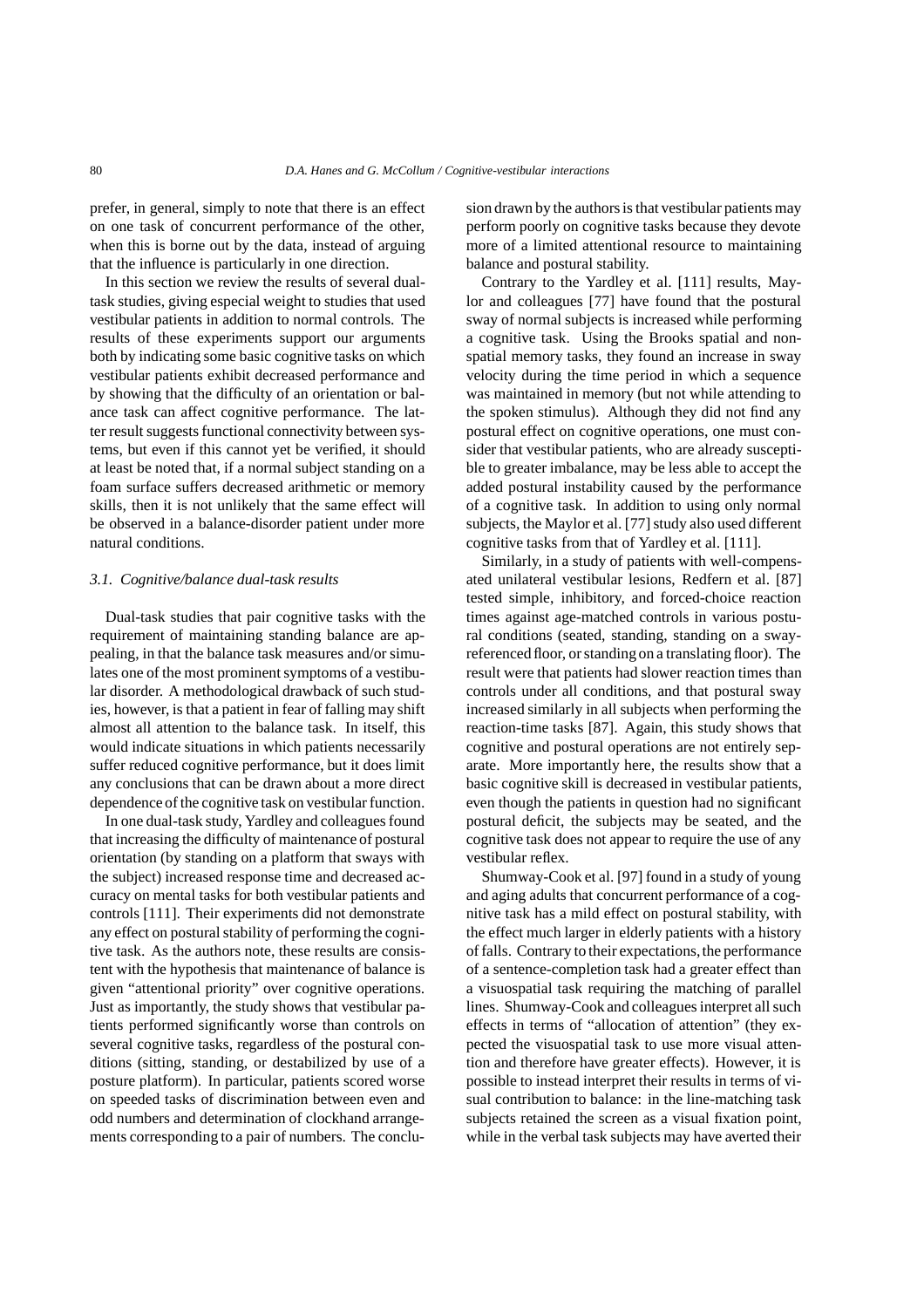gaze from the screen in front of them [45]. Vestibular patients, as well as balance-impaired elderly patients, are likely to depend much more on visual fixation for balance [21,22,50]. It would be interesting to see whether the results could be reversed by placing the computer screen off to one side of the subject's midline. In addition, one must consider the possibility that articulation of a verbal response may itself interfere with balance [30].

Interestingly, other studies indicate that postural sway may not be affected by performance of a concurrent mental task in the expected way. It has been noted that both normal subjects and subjects with peripheral vestibular disorders decrease their peak amplitude of postural sway (on a stable surface) when performing a cognitive task [5,18]. Moreover, healthy elderly patients step to maintain balance at a lower threshold of center of mass displacement when in a dual-task situation [24]. It would seem from these results that humans naturally adjust their postural*strategies* when performing a concurrent cognitive task. Since patients with balance disorders have considerably less flexibility in setting their postural strategy, the dual-task situation could more easily affect balance (because an inefficient postural strategy is used) or the performance of the required cognitive task (which is suppressed in order to avoid imbalance). It would be of interest to test whether a change in postural strategy can be induced merely by indicating to the subject that a cognitive task is forthcoming.

## *3.2. Cognitive/orientation dual-task results: no postural imperative*

As discussed above, one difficulty with the usual dual-task design (§3.1) is that the imperative of avoiding a fall may lead to a situation in which the subject devotes very little attention to the cognitive task, particularly if the subject suffers from a vestibular or balance disorder. In the two articles presented in this section, this difficulty is removed by replacing balance by an orientation task. This task is as dependent on vestibular function, but does not come weighted with the imperative of avoiding a fall.

In a subsequent article [117] the Yardley group performed a sequence of experiments pairing a mental task (backward counting) with a task requiring the identification of vertical during either passive rotation of the subject or visually induced self-motion perception using a rotating disc. Unlike normal subjects, vestibular patients in the study (excepting one patient with a complete bilateral absence of vestibular function) showed a significant effect of the "vestibular" task (identification of vertical) on their ability to perform the mental task. While the precise neurological implications of these findings remain unclear, they at least show that vestibular function and performance of spatial updating are not completely independent of cognitive tasks such as backward counting. The authors conclude that "individuals who [are] disoriented, whether because of uncompensated vestibular imbalance or experimentally induced visual-vestibular conflict, must devote attention to monitoring orientation, with a resulting detrimental impact on concurrent mental activity" [117]. Although this is a plausible explanation, it should be noted that, since the subjects did not need to maintain balance in this task, it is far less likely than in dual-task cognition and balance paradigms (§3.1) that deficits on the arithmetic task accrued solely from "attentional priority" of the orientation task.

Similarly, in earlier studies Yardley and colleagues had found that the concurrent performance of a cognitive task (backward counting, or a simple arithmetic task) could decrease the ability of normal subjects to relocate a starting point after passive rotation in the dark [112,113]. The authors take this result as evidence that updating of spatial location requires some degree of mental effort or attention (certainly some cortical resource), a commodity in lesser supply during operation of the arithmetic task. It is also possible that the arithmetic task itself requires a stable spatial framework, inhibiting the perception of inertial movement (§5).

## *3.3. Summary*

Dual-task studies of cognitive and balance/ orientation functions relate to the issues faced by vestibular patients in ordinary life, in that postural difficulties and disorientation are primary symptoms of vestibular deficits. A fairly consistent finding is that vestibular-deficient subjects perform worse on cognitive tasks such as backward counting, especially when these must be carried out in a posturally demanding or disorienting environment. Studies presented in this section show that the performance of orientation/balance tasks and cognitive tasks impact upon one another, with stronger effects generally seen among vestibular patients.

With regard to dual-task studies of normal individuals, it must be remembered that no matter how difficult the balance task may be, if cognitive difficulties experienced by vestibular patients actually result directly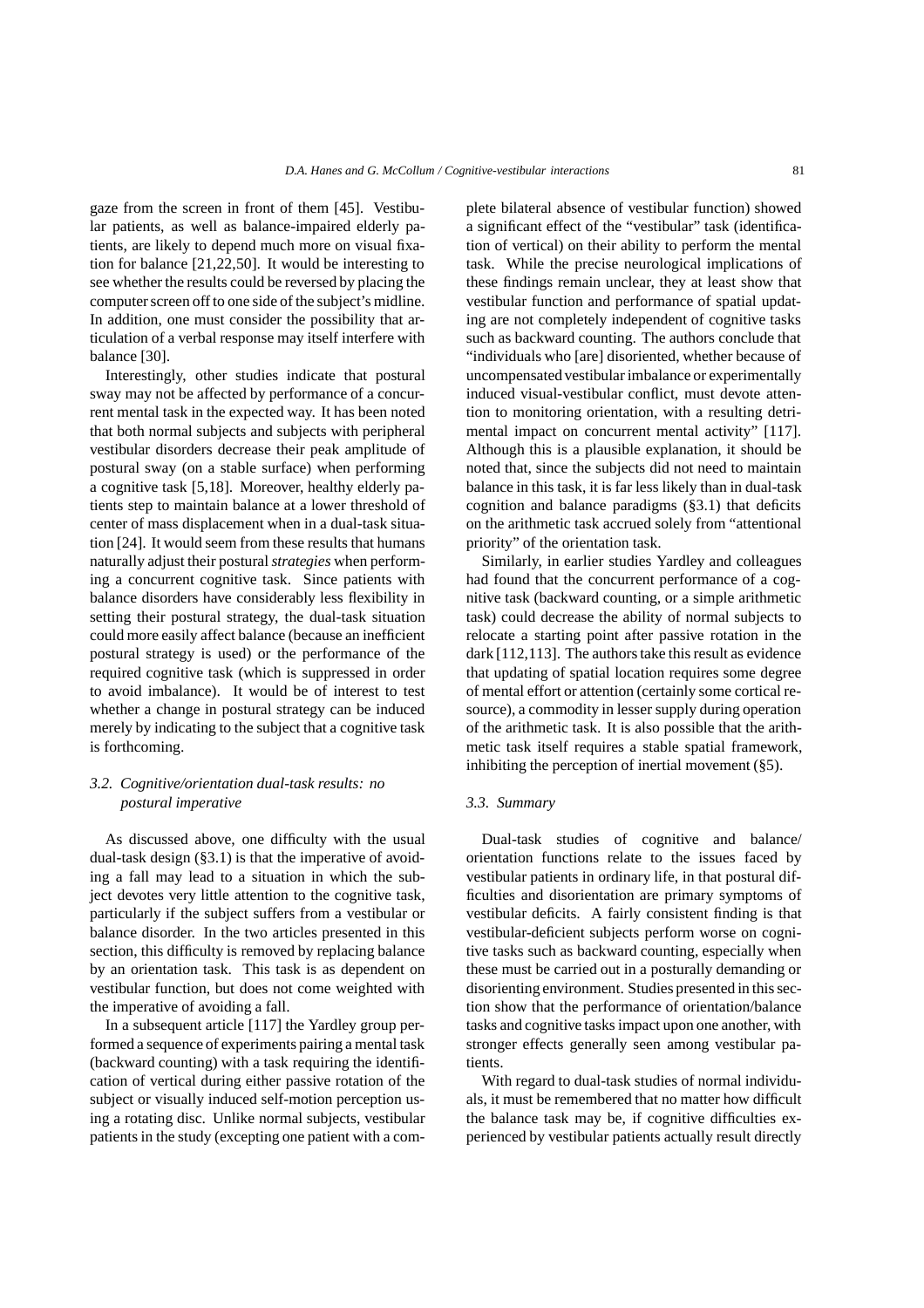from a deficit in vestibular function (rather than occurring as secondary effects of imbalance), then dual-task studies of normals cannot completely simulate the situation faced by the vestibular-deficient patient. More promising may be paradigms in which the vestibular signal is continuously altered or contradicted (as with a centrifuge or posture platform).

The results that do emerge with some certainty from dual-task studies of cognition and balance are (1) that vestibular patients generally perform worse than normals on a set of cognitive tasks including backward counting, regardless of the postural task; and (2) that the vestibular/balance and cognitive systems do not operate entirely independently of one another. Regardless of mechanism, these results are almost certain to imply greater cognitive difficulties for vestibular-deficient patients in any situation that taxes the balance or orientation systems.

## **4. The vestibular cortex**

If vestibular signals are to have a direct influence on cognition, then one expects to find evidence for neural pathways by which vestibular signals are passed to the cerebral cortex. Evidence for such vestibulo-cortical projections of course falls short of a complete explanation for functional effects on cognition, but it should at least give pause to any *a priori* argument that the vestibular system's usual characterization in terms of reflexes and balance should exclude a role in cognition. Section 4.1 presents a brief review of the evidence for vestibulo-cortical maps, focussing on human and primate studies. Section 4.2 focusses on vestibular projections to the hippocampus, which may be especially significant for deficits in in spatial navigation and memory skills.

#### *4.1. Vestibulo-cortical maps*

Although the "vestibular cortex" does not enjoy a distinction comparable to that of the somatosensory or visual cortices, recent anatomical and physiological evidence shows that there are multiple regions of the human cerebral cortex that receive afferent signals from the vestibular system. Anatomically, these projections appear primarily to be (at least) disynaptic via the thalamus [38]. Vestibularly-activated regions of the cortex include, at the least, areas of the somatosensory and parietal cortices, as well as a posterior insular region corresponding to the primate parietoinsular

vestibular cortex (PIVC) [1,6,13,15,34,38,101,106]. In addition, areas showing vestibular-related activity have been found in the premotor frontal lobe and visual cortex [38,73]. Many of the identified neurons receive convergent visual, vestibular, and somatosensory afferents.

Cortical regions receiving vestibular projections have been identified using both single-neuron recording in primates [1,19,51,67–69,94] and functional imaging or PET scans of humans [13,34,56,101,105]. The latter findings in humans, which were obtained primarily using caloric stimulation of vestibular canals, have been largely confirmed using galvanic vestibular stimulation (GVS), though the identified regions (unsurprisingly) did not overlap completely [73].

In addition to finding activation in the temporoparietal junction (corresponding to primate PIVC) and central sulcus (primate region 3aV), Lobel and colleagues found activation of the intraparietal sulcus, a region corresponding to primate area 2v [73,101]. The intraparietal sulcus is a region known to be involved in multimodal coordinate transformations and the representation of space [2]. The ventral intraparietal area (VIP) in monkeys receives strong vestibular activity [19,67–69, 94]. In monkeys as in humans, this parietal area is implicated in hemineglect [40,102]. Additionally, the intraparietal sulcus has been identified as a principal area involved in arithmetic and counting tasks [98], perhaps hosting anb "amodal representation of quantity" [31, 32,36]. This overlap of vestibularly driven cortical areas with those involved in arithmetic may correlate behaviorally with the spatialization of arithmetic operations that has been observed in studies of hemineglect patients (§5.2).

Guldin and Grüsser [51] identified the PIVC as the core region in a well-defined vestibular cortical system in the squirrel monkey; a system that also contains parts of the somatosensory areas 3a and 2v. They noted that, as their results were generally confirmed by studies of both rhesus [26,95] and macaque [47,48] monkeys, it is natural to expect a similar network in humans. Projections back to the vestibular complex are attested to by the effect on vestibular reflexes, such as the vestibulo-ocular reflex (VOR), of lesions to the cerebral cortex [38].

The human studies of Emri et al. [34] and Bottini et al. [14] both used PET scanning in conjunction with caloric stimulation of the vestibular canals, and concur in identifying the insular homologue of the PIVC, consisting of somatosensory area SII and the Retroinsular cortex, as most clearly activated by vestibular path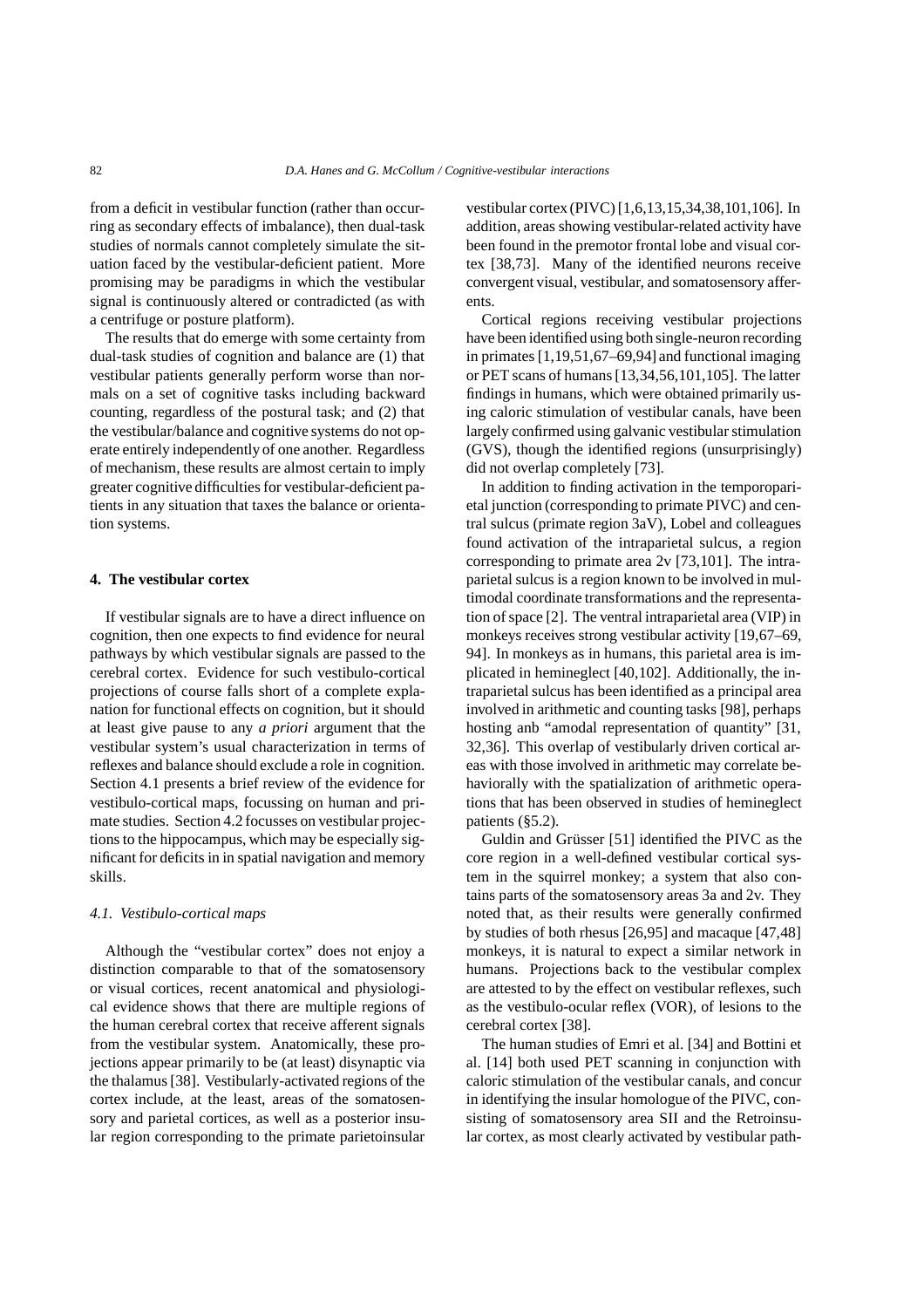ways. This region of the multisensory parietal cortex appears to receive both canal and otolith signals [15]. In a subsequent study, Bottini and colleagues [13] have identified the insula, retroinsular cortex, temporoparietal junction, and somatosensory area II as responsive to both caloric stimulation of the inner ear and neck muscle vibration. By comparing normal subjects with cerebellar patients with no apparent vestibular function, the Emri et al. [34] study provides stronger evidence for a specifically vestibular contribution to PIVC activation, dissociating this contribution from that of a concurrent somatosensory stimulus. Bottini and colleagues [13] argue that the regions of the cortex identified in their study contribute to a representation of egocentric space that is independent of sensory modality.

Brandt and colleagues [16] have shown using PET and fMRI techniques that the human PIVC and the occipital visual cortex are mutually inhibitory. In other words, vestibular stimulation both stimulates the vestibular cortex and inhibits the visual cortex, while a visual motion stimulus inhibits the PIVC. As discussed by the authors, this mutual inhibition may resolve visual-vestibular conflicts at the cortical level, effectively silencing the weaker signal. Visual-vestibular inhibition helps explain such phenomena as visuallyinduced vection and could also account for some of the observed visual-dependence effects seen in vestibular patients (§2.2). For example, a person with a weaker cortical vestibular representation, although able to function in the absence of vision, may find their perceptions abnormally dominated by the visual stimulus in a conflict situation [21,50].

A recent report of Indovina et al. [56] shows that the cortical network activated by vestibular stimulation, particularly the human homologue of the PIVC, is also activated by a visual task in which the stimulus depicts an object apparently accelerated by the force of gravity. Activation in this network was not seen when the object's acceleration was inconsistent with the operation of gravity. This result is highly significant, in that it demonstrates recruitment of the extended vestibular system for the performance of a visually-oriented cognitive task. The anatomical area of interest is not entirely, or even primarily, a visual area. Moreover, the results appears to indicate that the vestibular system can contribute invariants of movement in physical space to purely visual information for the performance of cognitive tasks, since in this case a cortical area known to receive vestibular signals is recruited specifically for a visual task that involves recognition of the effects of gravity, even though the task apparently involves no more vestibular *sensation* than similar visual tasks.

Although more research needs to be done, recent studies have definitively identified areas of the cerebral cortex that are responsive to vestibular stimulation. These areas are involved in at least some cognitive operations and appear to be particularly involved in spatialization of cognitive operations, consistent with the vestibular system's role in the perceptual structuring of extrapersonal space. In fact, the studies cited in this section indicate a clear physiological and anatomical substrate for our hypothesis of a direct contribution of vestibular signals to cognition. Much work remains to determine the functional role of these projections; however, this "hard" evidence for a connection between vestibular and cortical systems should be a vital stimulus to further research into behavioral and clinical crosseffects between the cognitive and balance/vestibular domains.

#### *4.2. Vestibular projections to the hippocampus*

Especially important for the effects of a vestibular lesion on memory will be projections from the vestibular system to the hippocampus. Animal studies have confirmed the existence of polysynaptic vestibular pathways to this brain region [99], and activation of the hippocampus by vestibular stimulation has also been documented in humans [105]. In a recent study of Brandt et al. [17], it was even shown that patients with bilateral vestibular loss suffered significant atrophy of the hippocampal formation (a 16.9% decrease in hippocampal volume relative to controls). This is especially significant for a discussion of cognition, since it is also known that the hippocampus plays a prominent role in some forms of memory, particularly spatial memory [74,78]. In fact, in the Brandt et al. [17] study, hippocampal atrophy in bilateral vestibular patients was accompanied by impairments to spatial memory (see also §5.1).

Recent studies have shown that electrical stimulation of the guinea pig vestibular labyrinth induce longlatency electrical activity in the hippocampus, regardless of the site of stimulation (canal, utricle, or saccule) [29,53]. Horii et al. [55] similarly showed that stimulation of the rat medial vestibular nucleus caused increased firing rate in individual hippocampal neurons, particularly complex-spiking 'place cells'. Although the pathways for this activation remain somewhat unclear, these studies clearly indicate a vestibularhippocampal projection [99]. Neurochemical effects of a peripheral vestibular lesion can include a reduction of hippocampal NMDA receptor expression [72]. Since these receptors are important for memory, learn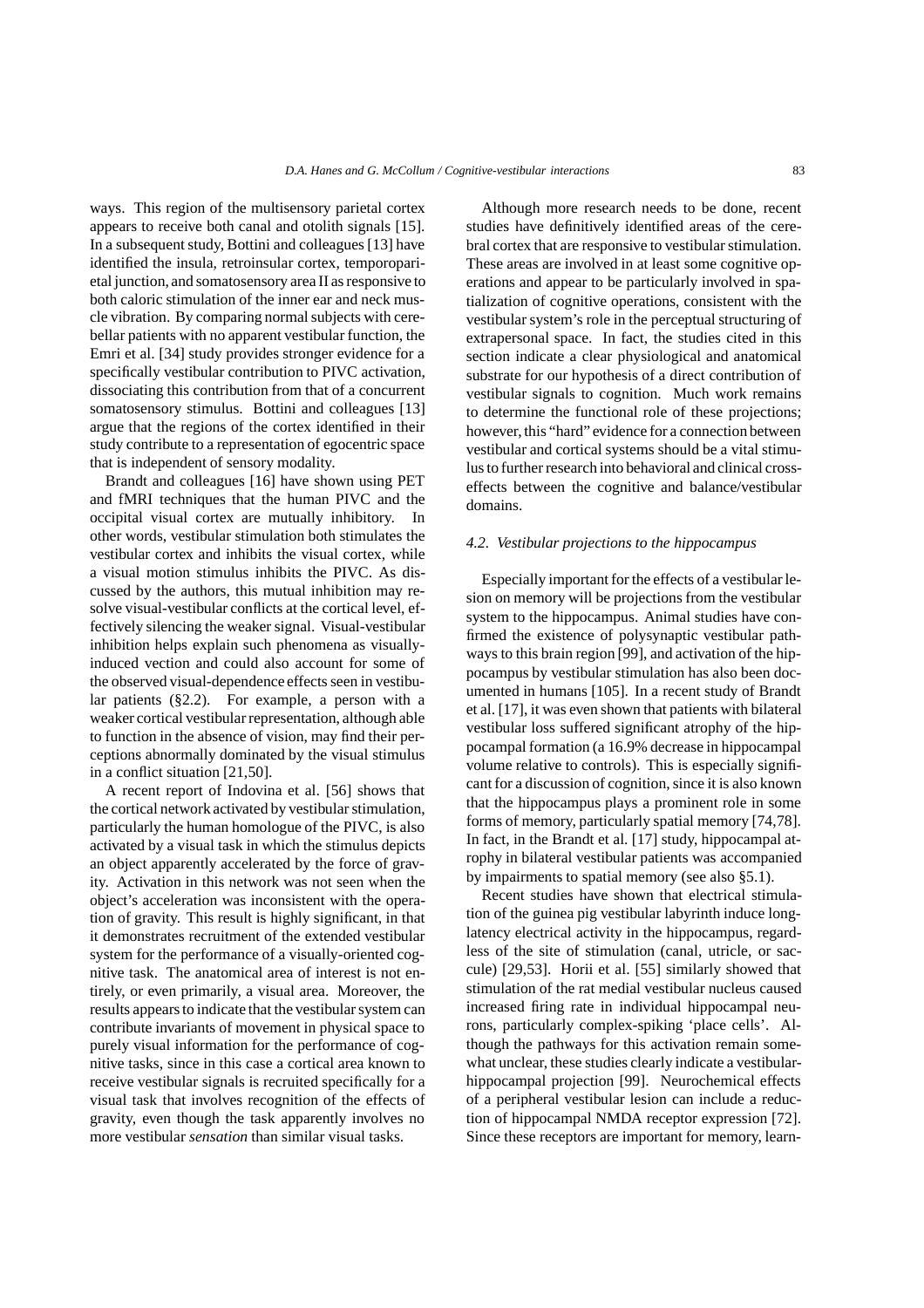ing, and long-term potentiation, this result may help explain learning and memory deficits associated with vestibular damage [99].

The hippocampus is thought to be especially involved in spatial navigation and spatial memory. Studies of rats have identified the hippocampus as integral to the construction and memory of spatial maps and the ability to navigate through known environments [25, 81,99], with several studies indicating a strong effect of hippocampal damage on performance of such spatial tasks as the Morris water maze [20,42,80]. Similarly, behavioral experiments have shown that animals with peripheral vestibular damage perform poorly on various learning and memory tasks [99]. For example, Stackman and Herbert [100] found that rats with bilateral vestibular lesions performed well on a spatial task in lighted conditions, but that their performance was deficient in the dark. It is expected in these latter studies that the effect on performance is via hippocampal pathways.

Jacobs and Schenk [63] have found evidence for the existence of two types of spatial maps in the hippocampus: "sketch maps" that indicate relative positions of objects within a localized area and "gradient maps" that encode position and movement relative to an externally defined vector. In this formulation, vestibular sensation and function is especially relevant for the formation and updating of the gradient map, particularly through path integration [63].

In studies of humans using functional MRI, the hippocampus has been found to reorganize in accordance with the demands of spatial memory [74] and to show particular activation in a task that involves the navigation between remembered spatial locations [70]. Maguire et al. [74] have found increased volume of the posterior hippocampi of London taxi drivers (who must master an enormous amount of information concerning relative spatial locations), corresponding to the length of time spent in this occupation. Moreover, the same group have found that outstanding memorizers frequently apply spatial strategies, even to nonspatial memory tasks [75]. Combined with the results of Brandt et al. [17] on hippocampal atrophy in vestibular patients, these results provide strong evidence for an effect of vestibular disorders (via the hippocampus) on spatial memory and the ability to navigate (even mentally) through a spatially organized domain.

## **5. Vestibular function in spatial cognition**

It is widely agreed that the vestibular system plays a prominent role in the cognitive functions of spatial

perception, spatial memory, and perception of movement [8,52,57,66,79]. This section briefly reviews contributions of the vestibular system to spatial memory and perception, including a few effects that need not involve any direct vestibular sensation.

# *5.1. Spatial perception, spatial memory, and perception of movement*

Cortical networks receiving multisensory stimuli, including the vestibular sensation of rotational or translational acceleration of the head, can integrate motion to estimate the magnitude of a completed rotation or translation, or even the shape of a travelled path. While such path integration may be less vital in well marked environments like a street grid, inadequacies in this respect could easily lead to the types of agoraphobic behavior commonly seen in vestibular patients [62]. Spatial *memory*, which would seem to be a more purely cognitive function, also appears to be diminished by vestibular loss (§4.2).

In a task of spatial memory [12], normal subjects could make an accurate saccade back to an original fixation point after whole body rotation without visual reference, whereas labyrinthine-defective subjects [79] and patients with lesions in the parietal or prefrontal cortices or the supplemental eye field were unable to do so [58,82,103]. Brookes et al. [23] showed that normal subjects could accurately reposition themselves with a joystick after passive rotation in the dark, while this ability was lacking in patients with bilateral or acute unilateral vestibular loss. Likewise, studies of normal subjects have shown that rotation of a mental map is facilitated by actual rotation, which stimulates vestibular and proprioceptive systems. Both Presson and Montello [85] and Rieser et al. [89] found that the ability to point to memorized locations with closed eyes is diminished to a much greater extent by an imagined selfrotation than by an actual self-rotation. These results clearly point to nonvisual influences on the contents of spatial memory.

The perceived magnitude of linear motion is contributed to and perhaps dominated by the otolith signal, even when vision is present [52]. In fact, while travelled distance can be estimated from a (virtual) visual signal alone, the accuracy of this estimation is greatly facilitated if the visual stimulus corresponds to a motion with constant acceleration above the vestibular threshold [88]. Even though vision is generally thought to register velocity of motion, this result shows that prop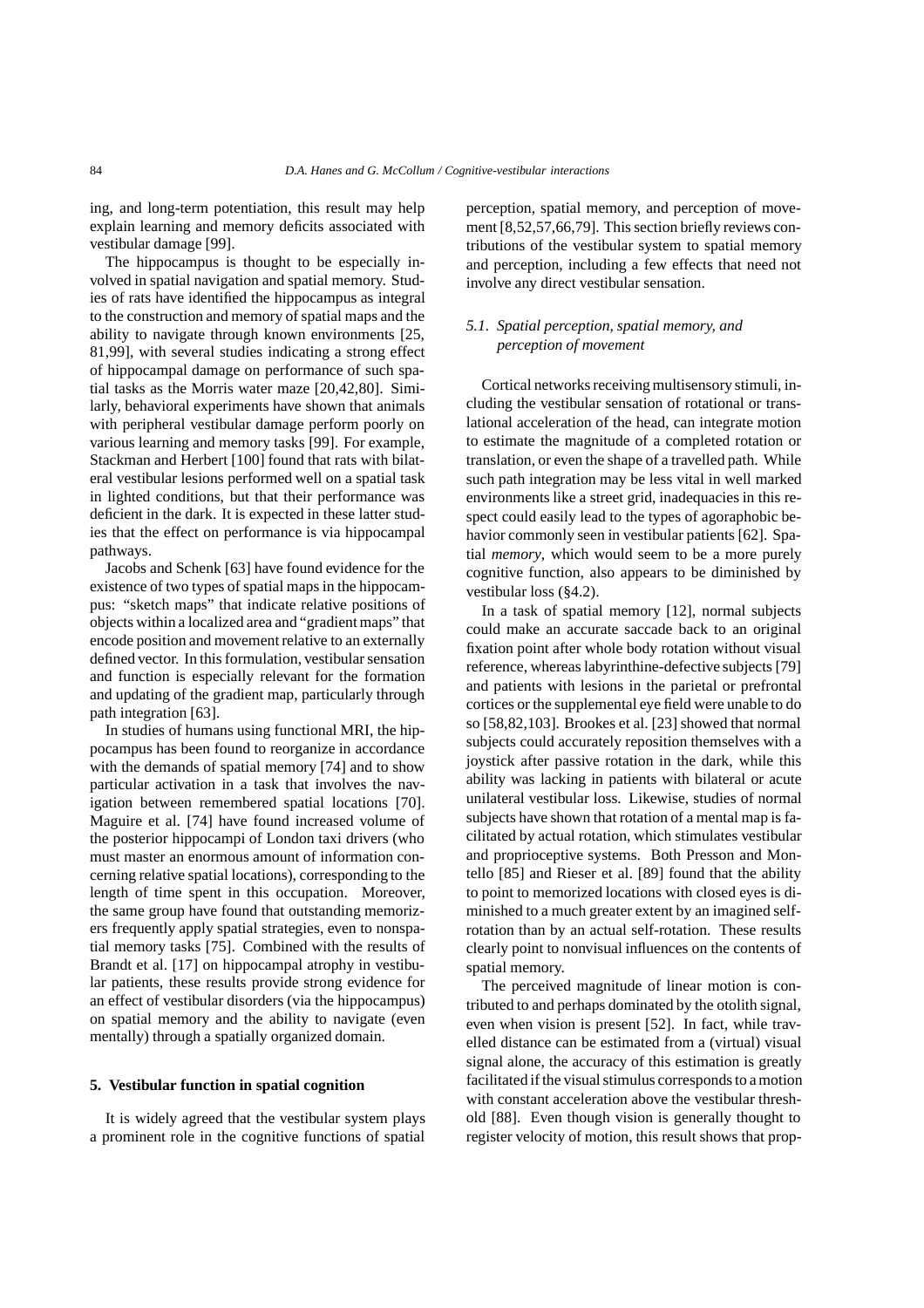erties of the vestibular system structure the perception of self-motion in any sensory domain.

Combined storage of linear and angular movements leads to the ability for path integration or reconstruction of a travelled trajectory [9,10,59]. While the ability to reconstruct a travelled path is far from perfect in an unstructured visual environment, general features of the path are recorded when normal semicircular and otolithic afferents are available, even in the absence of vision or proprioceptive clues [59]. On the other hand, serious errors can accrue when the observer is presented with visual flow alone [9,10].

The contribution of the otolithic sensation of gravity to spatial memory is indicated by a study of Watt [107], who found that astronauts made larger errors in pointing to memorized target locations in microgravity than on earth. As noted in the study, such an effect could result either from a deficit in the map of target locations held in memory or from a deficit in the ability to track the location of one's own limbs in space [107]. However, the predominance of a deficit in memory for target location was shown by the fact that the effect of microgravity on pointing accuracy was substantially higher when subjects were not allowed to view the target array between trials (in both cases subjects were required to keep their eyes shut during extension and retraction of the arm) [107]. It is especially significant in these results that, since the subject did not move during the experiment, perception of verticality was not *a priori* necessary for spatial memory of visual targets. Nevertheless, alterations in vestibular sensation seem to have affected a map of allocentric space.

Finally, in a study of patients with bilateral vestibular loss, Brandt et al. [17] found that patients displayed significant performance deficits on a virtual Morris water maze task, which required navigation through a virtual environment to a learned target, but from an uncued start location. This was in spite of the fact that the patients showed no significant decrement in the ability to navigate to a visual target, or in general memory as measured by more standardized tests [17]. In this case spatial memory and navigation deficits coincided with atrophy of the hippocampus, indicating a neurological pathway for the for the behavioral effect (§4.2). Importantly, in this study vestibular loss decreased spatial navigation performance even on a purely visual task in which there is no vestibular stimulation.

Spatial memory and path integration are not usually conscious processes, but certainly contribute to cognitive abilities to follow directions or remain aware of one's position in open or visually repetitive environments such as those found in malls, supermarkets, or parking lots. The likely overreliance on visual cues by vestibular patients in these environments may lead to an increased sense of insecurity and even agoraphobic avoidance.

# *5.2. Hemineglect studies*

A simple form of disturbance in spatial cognition is seen in hemineglect patients, who exhibit diminished awareness of stimuli arising spatially contralateral to the side of a cortical lesion. While neglect of events and objects in extrapersonal space is familiar, effects of hemineglect can encompass deficits in motor, sensory, cognitive, or attentional function [37,40,102]. Studies of neglect patients have the potential to demonstrate spatial organization in cognitive processes, since there will be pronounced deficits in the subject's attention to the affected side of any information coded with leftright spatial structure. In addition, it has been shown that perceptual and cognitive deficits of hemineglect patients can be ameliorated by stimulation of the vestibular organs [41,93]. Thus hemineglect studies, while dealing with a neurological disorder fundamentally different from that presented by vestibular loss, demonstrate both spatialization in many cognitive processes and an influence of vestibular function on cognitive ability.

In a study of Rinaldi et al. [90], for example, neglect subjects with right brain damage were less able to locate the stressed word in a short spoken sentence when that word occurred near the beginning of the sentence. Similarly, Hillis and Caramazza [54] and Baxter and Warrington [7] have found that neglect patients make more spelling errors at the beginning or end of a word, depending upon the side of neglect (e.g. damage to the right hemisphere causes more errors near the beginning of the word). These results indicate a leftright organization of even spoken language for speakers of English (which is likely to be reversed in readers of languages written right-to-left). Such results are well-known when the sentence is presented visually as text [27], but are more surprising for verbal communication, since in this case the left-right spatialization is entirely internal. Dehaene et al. [33] have shown a similar spatial organization of numeric processing. In their experiments, normal subjects were asked to press a button with their left hand in response to odd numerals and a button with their right hand in response to even numerals. The finding was that for small numerals (those at the left end of a "mental number line"),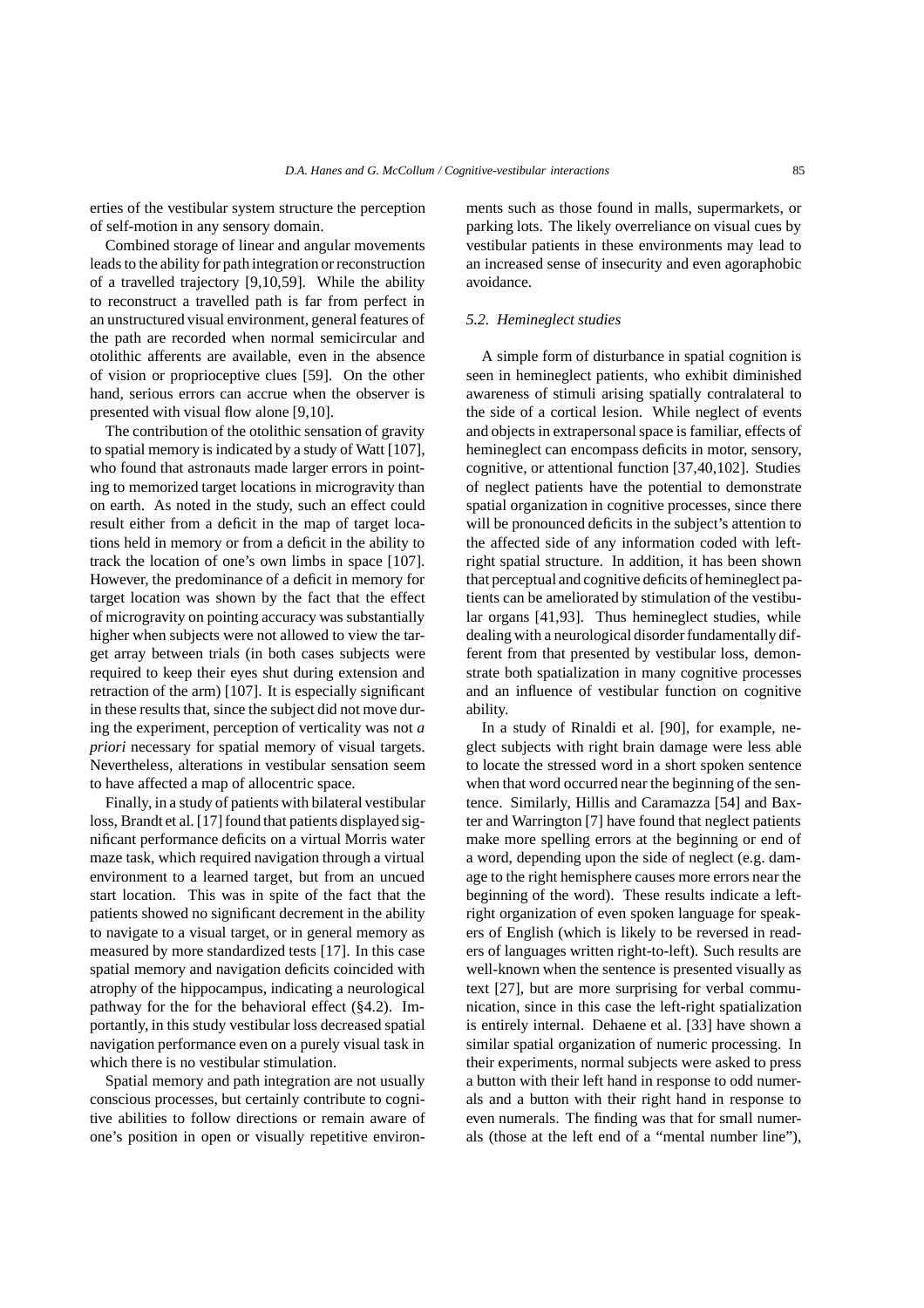response was quicker with the left hand; responses to large numerals were quicker when the right hand was used.

Likewise, Zorzi and colleagues [120] have given evidence for use of a mental number line in certain arithmetic tasks by showing that neglect patients systematically shift the midpoint of a numerical interval when asked to bisect it. In the Zorzi et al. [120] study subjects were merely presented with two integers and asked to find the midpoint of the interval, a task which is not transparently spatial; nevertheless, their bias matched that of neglect subjects asked to bisect a physical line [76]. It should be noted that the subjects scored in the normal range on tests of subtraction and number comparison, arithmetic tasks that are not susceptible to the same sort of spatial error. The Zorzi et al. [120] results indicate that finding the midpoint of an interval is accomplished by representing the interval spatially, and that the deficits on this task resulted from the particular spatial component of its execution.

Caloric stimulation of the vestibular canals can lessen the severity of hemineglect, including its cognitive symptoms [41,92,93]. In addition, the severity of hemineglect is affected by electrical stimulation of neck muscles [49], reorientation of the gravitational vertical [83], and optokinetic stimulation [104]; all of these influences are likely to be mediated, at least in part, through the vestibular nuclei. In the study of Guariglia and colleagues [49], it was shown that asymmetries in drawing and in memory for a familiar location, commonly associated with hemineglect, were decreased by stimulation of neck muscles on the side ipsilateral to the neglect. Interestingly, stimulation on the opposite side improved certain types of performance on the nonneglect side. This latter fact suggests that stimulation of vestibular pathways may increase spatial awareness and functioning independently of the presence of hemineglect.

These studies of hemineglect indicate that certain types of cortical (cognitive) functions depend upon vestibular afference. Moreover, the functions in question are not restricted to awareness of extrapersonal space (a recognized vestibular function). Neglect symptoms are also present with regard to mental images, and even in this case caloric stimulation has been shown to have an effect. Rode and Perenin [92], for example, showed that caloric stimulation on the side of neglect increased the ability to recall items on the affected side of a visual image held in memory (subjects were asked to visualize a map of France and name towns, which were classified as either on the left or right side of the map). While the Rode and Perenin study still focussed on a patently "spatial" imagery function, the studies of Rinaldi et al. [90] and Zorzi et al. [120] show that even verbal and numerical tasks can be spatialized (see above).

The results on hemineglect patients provide strong evidence that (1) common cognitive operations such as arithmetic, sentence comprehension, and short-term memory can be highly spatialized (certainly there are nonspatial strategies that may sometimes be employed); and (2) vestibular signals can contribute to the ability to organize information spatially. Although the cognitive effects of a vestibular disorder are likely to be different, and perhaps not as severe as those of hemineglect, we may suppose that any disruption of vestibular function or spatial organization will have related (if more subtle) effects on cognitive operations.

#### **6. Summary and future directions**

In this review we have collected results from a number of different types of studies indicating a link between vestibular function and certain types of cognitive abilities. In addition to the observations of clinicians working with patients with vestibular and balance disorders, we find evidence in dual-task studies of posture and cognition, studies of spatial cognition and spatial memory, and the spatial aspects of cognitive functions revealed through studies of hemineglect patients. On the physiological side, a growing literature on the existence of a human vestibular-cortical system, and on its activation in spatial tasks, provides great impetus for an exploration of vestibular contributions to cognitive tasks.

Two important issues for future research into the vestibular-cognitive effect are (1) what are the particularly cognitive operations affected by the vestibular disorder? and (2) what is the mechanism by which a change in vestibular function affects cognition? Both of these questions are of high relevance for the treatment of vestibular patients. In order for cognitive difficulties to be properly diagnosed and treated, the affected operations need to be rigorously defined. Once this is achieved, analysis of patient data can be examined for the consistent occurrence of such difficulties among patients. Nevertheless, greater acceptance of cognitive sequelae of vestibular disorders, and the development of treatment strategies for these symptoms, will require some understanding of the mechanisms by which vestibular dysfunction inhibits the performance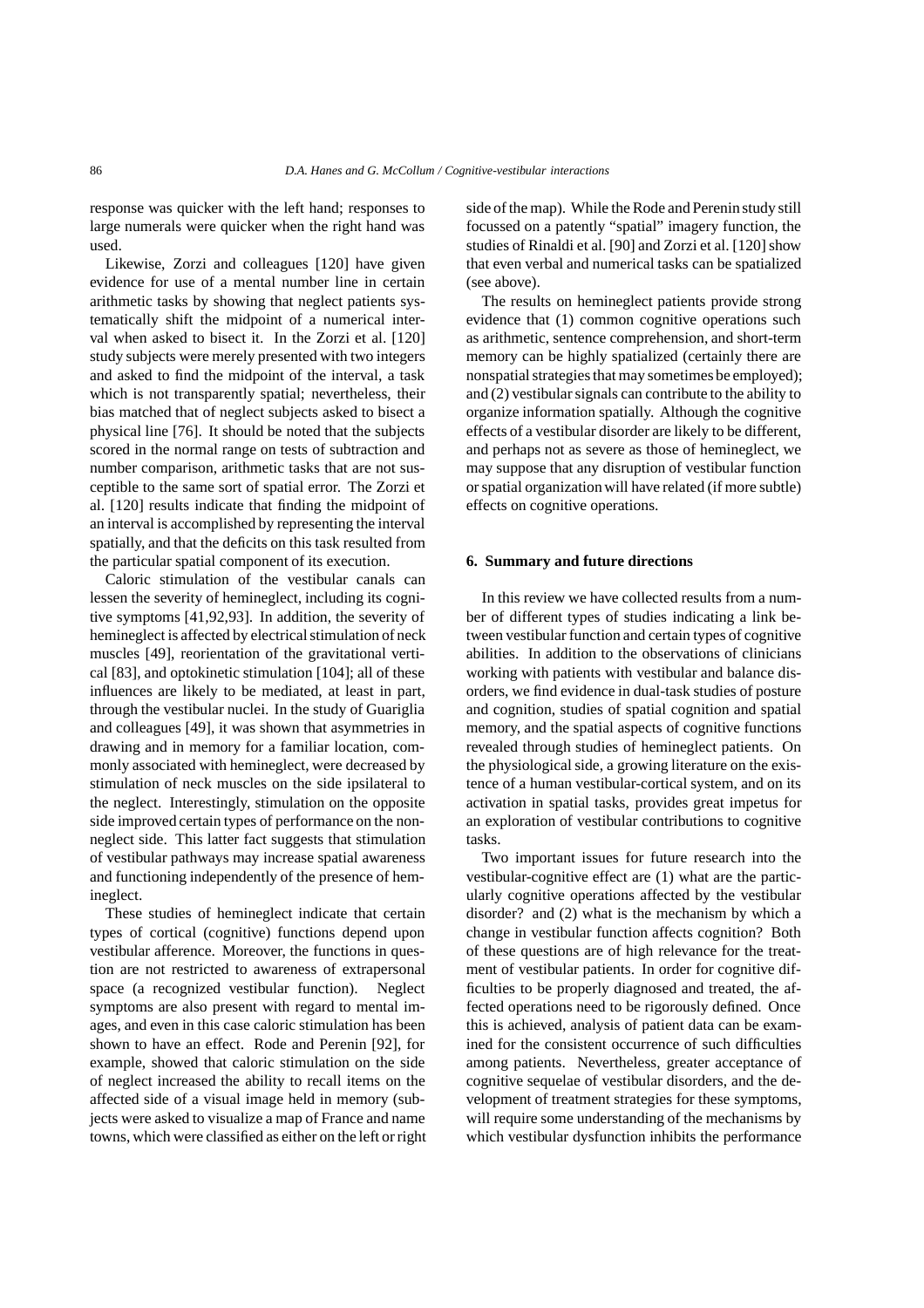of cognitive tasks. The determination of both appropriate cognitive tasks and vestibular-cognitive mechanisms are likely to require much further research.

## *6.1. Indirect consequences of a vestibular disorder*

Although the strength of direct vestibular influences on cognition remains a subject for continuing research, indirect consequences of a vestibular disorder undeniably restrict the ability of a vestibular-deficient individual to carry out everyday cognitive tasks. In practice, even the requirements of a desk job involve enough movement of the head and torso that any decrement in vestibular reflexes will lead to errors, delays, and frustration. Moreover, these subtle decrements in function can continue even long after the patient has clinically "recovered" from the peripheral vestibular abnormality [46].

Normal reading, for example, involves a slow steady head movement from side to side, combined with a concurrent sequence of eye saccades [71]. During fixation of an individual word, the vestibulo-ocular reflex (VOR) is therefore involved in keeping the gaze focussed. While many patients recover normal VOR gain constants, Black et al. [11] have found a more frequent long-term reduction in the VOR time constant in ototoxic patients. Either of these parameters could have an impact on the complex task of reading. Vestibular patients often compensate by steadying the head and moving the gaze with eye-only saccades [28,84], but this may be out of the question if required to read signs while walking or driving.

Even if pure mental operations were possible without vestibular spatialization, a lack of normal vestibular function is therefore likely to inhibit the ability to acquire or respond to the information required for these operations. Residual effects of a vestibular abnormality may have subtle effects on oculomotor control and orientation abilities that cause repeated delays and inaccuracy in the performance of everyday tasks. Conversely, further research may identify cognitive diagnostic tests for persistent mild vestibular dysfunction that is undetectable by ordinary clinical assessment.

# *6.2. Direct consequences: Limited attentional resources versus direct vestibular input*

While the vestibular system clearly contributes to such cognitive activities as spatial perception and memory (one can't remember a travelled path, for example, unless one can accurately detect one's own motion in the first place), it is less clear how vestibular deficiencies can directly impact the performance of cognitive tasks, such as counting, arithmetic, or short-term memory and recall of visually or verbally presented information, that need not *a priori* require spatial updating. Nevertheless, such deficits are routinely observed in patients, and the results of studies cited in this review suffice to show that they are not completely independent of the vestibular deficiency. There are two ways to explain such a connection. First, spatial disorientation (regardless of cause) may draw attention away from cognitive tasks, decreasing the level of performance (§3). Alternatively, it is likely that the human brain (unlike a computer algorithm) does in fact carry out memory and recall operations within a relational framework that resembles that of physical space, and that this spatial representation is constructed in very much the same way as the representation of extrapersonal physical space (viz. §5). Consequently, many of these cognitive operations would depend directly on vestibular function for their optimal performance. Although there is probably some truth to the first explanation, we consider it important to explore the second, since it posits a more primary connection between vestibular and cognitive functions.

# *6.3. Conclusion*

Although vestibular patients routinely indicate difficulties with such cognitive skills as concentration, short-term memory, and reading, there is little direct quantitative data on the cognitive effects of vestibular injuries. Nevertheless, these types of decrements do show up in more general assessments of well-being and psychological health (§2), as well as in the cognitive performance seen in many dual-task studies (§3). Much more research needs to be done.

From a physiological perspective, the existence of cognitive-vestibularinteractions is supported by the existence of neuronal projections between the vestibular centers in the brainstem and the cerebral cortex (§4). It is well established that the vestibular system is critical in the execution of spatial navigation and spatial memory tasks, both of which certainly have a cognitive/cortical component (§5). This deficit can perhaps be explained in terms of a cortical representation of external space and the body's movement through it: deficits in the vestibular sensory system detract from the ability to accurately update this representation.

In future, tests of the *cognitive* abilities of vestibular patients (as opposed to their general well-being or psychological health) will need to focus on specific tasks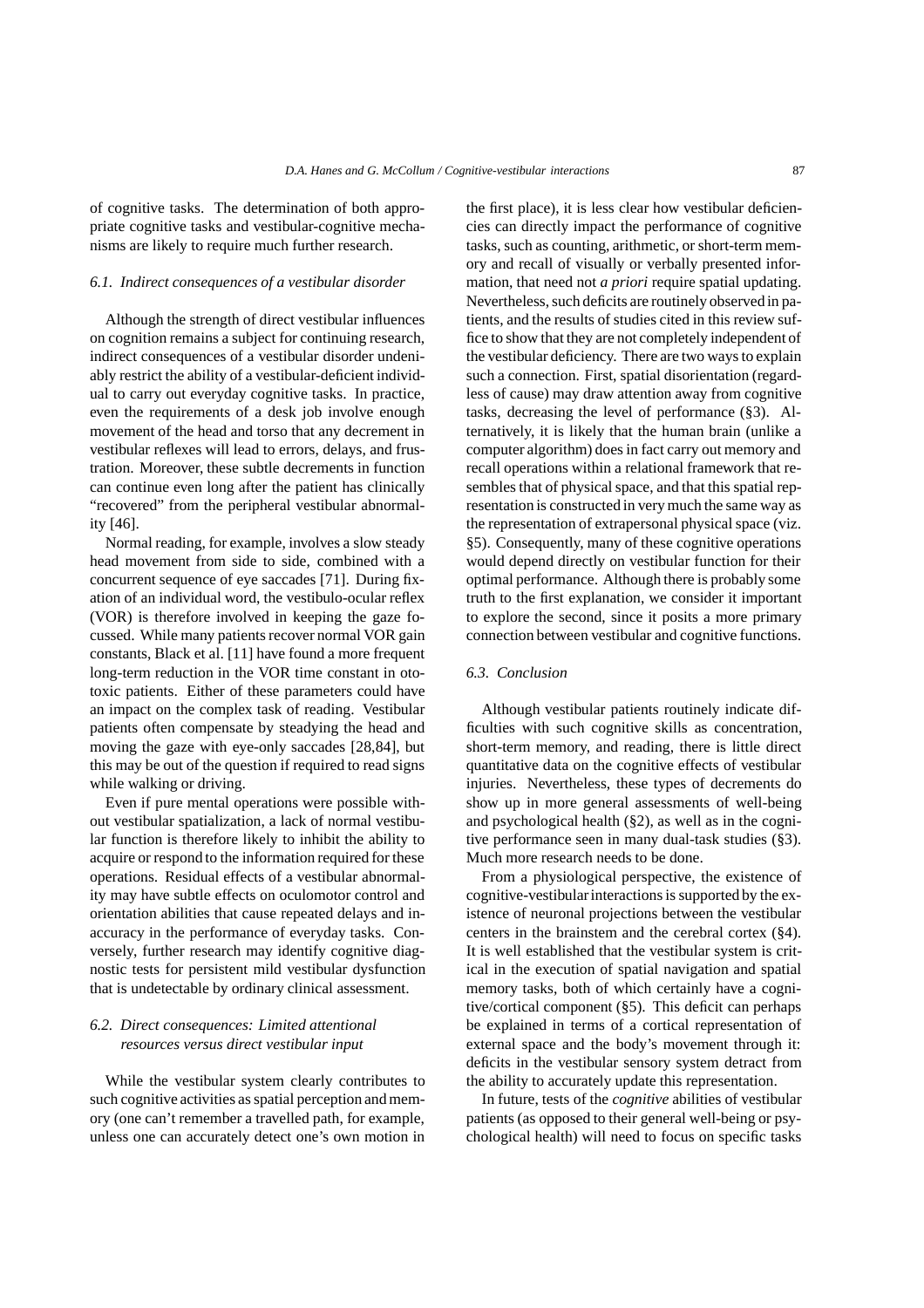such as reading, arithmetic, navigation, or short-term memory tasks. Several such tasks have been developed for use in dual-task studies (§3). Rather than argue for or against a general cognitive impairment associated to vestibular disorders, researchers should begin to delimit the more specific cognitive impairments symptomatic of each type of vestibular malady.

It is our hope that this review will both (1) contribute to a wider acceptance of the natural association of cognitive symptomology with vestibular disorders, and (2) indicate issues for further research into cognitive-vestibular connections. As discussed above, it seems to us almost undeniable that vestibular loss or dysfunction must detract from the ability to perform many ordinary cognitive tasks. We believe, however, that this relationship is only the tip of the iceberg, that vestibular function may be shown by future research to contribute vital spatial structure for a wide variety of cognitive processes.

## **Acknowledgements**

The research for this article was supported by a grant from the Research Advisory Committee of the Legacy Research Center and a grant from the Medical Research Foundation of Portland, Oregon. We wish to thank Drs. Robert J Grimm and Benson Schaeffer for offering valuable advice on the preparation of the manuscript. Also, we wish to acknowledge the access to unpublished data and manuscripts in addition to personal experience provided by Drs. F. Owen Black and Kenneth R. Erickson.

#### **References**

- [1] S. Akbarian, O.J. Grüsser and W.O. Guldin, Corticofugal connections between the cerebral cortex and the brainstem vestibular nuclei in the macaque monkey, *J Comp Neurol* **339**(3) (1994), 421–437.
- [2] R.A. Andersen, Encoding of Intention and Spatial Location in the Posterior Parietal Cortex, *Cereb Cortex* **5**(5) (1995), 457–469.
- [3] G. Andersson, J. Hagman, R. Talianzadeh, A. Svedberg and H.C. Larsen, Dual-Task Study of Cognitive and Postural Interference in Patients with Vestibular Disorders, *Otol Neurotol* **24** (2003), 289–293.
- [4] G. Andersson, J. Hagman, R. Talianzadeh, A. Svedberg and H.C. Larsen, Effect of cognitive load on postural control, *Brain Res Bull* **58** (2002), 135–139.
- [5] G. Andersson, L. Yardley and L. Luxon, A Dual-task Study of Interference Between Mental Activity and Control of Balance, *Am J Otol* **19** (1998), 632–637.
- [6] C.D. Balaban and J.F. Thayer, Neurological bases for balance-anxiety links, *J Anxiety Disorders* **15** (2001), 53–79.
- [7] D.M. Baxter and E.K. Warrington, Neglect Dysgraphia, *J Neurol Neurosurg Psychiatry* **46**(12) (1983), 1073–1078.
- [8] A. Berthoz, The role of inhibition in the hierarchical gating of executed and imagined movements, *Brain Res Cogn Brain Res* **3**(2) (1996), 101–113.
- [9] R.J.V. Bertin and A. Berthoz, Visuo-vestibular interaction in the reconstruction of travelled trajectories, *Exp Brain Res* **154** (2004), 11–21.
- [10] R.J.V. Bertin, I. Israël and M. Lappe, Perception of twodimensional, simulated ego-motion trajectories from optic flow, *Vision Res* **40** (2000), 2951–2971.
- [11] F.O. Black, S. Pesznecker and V. Stallings, Permanent Gentamicin Vestibulotoxicity, *Otol Neurotol* **25** (2004), 559–569.
- [12] J. Bloomberg, G. Melvill Jones, B. Segal, S. McFarlane and J. Soul, Vestibular-contingent voluntary saccades based on cognitive estimates of remembered vestibular information, *Adv Otorhinolaryngol* **41** (1988), 71–75.
- [13] G. Bottini, H.-O. Karnath, G. Vallar, R. Sterzi, C.D. Frith, R.S.J. Frackowiak and E. Paulesu, Cerebral representations for egocentric space: Functional-anatomical evidence from caloric vestibular stimulation and neck vibration, *Brain* **124** (2001), 1182–1196.
- [14] G. Bottini, R. Sterzi, E. Paulesu, G. Vallar, S.F. Cappa, F. Erminio, R.E. Passingham, C.D. Frith and R.S. Frackowiak, Identification of the central vestibular projections in man: a positron emission tomography activation study, *Exp Brain Res* **99** (1994), 164–169.
- [15] T. Brandt and M. Dieterich, The Vestibular Cortex: Its locations, functions, and disorders, *Ann NY Acad Sci* **871** (1999), 293–312.
- [16] T. Brandt, S. Glasauer, T. Stephan, S. Bense, T.A. Yousry, A. Deutschlander and M. Dieterich, Visual-Vestibular and Visuovisual Cortical Interaction: New Insights from fMRI and PET, *Ann NY Acad Sci* **956** (2002), 230–241.
- [17] T. Brandt, F. Schnautzer, D.A. Hamilton, R. Brüning, H.J. Markowitsch, R. Kalla, C. Darlington, P. Smith and M. Strupp, Vestibular loss causes hippocampal atrophy and impaired spatial memory in humans, *Brain* **128** (2005), 2732– 2741.
- [18] S.G. Brauer, M. Woollacott and A. Shumway-Cook, The Interacting Effects of Cognitive Demand and Recovery of Postural Stability in Balance-Impaired Elderly Persons, *J Gerontol: Med Sci* **56A**(8) (2001), M489–M496.
- [19] F. Bremmer, F. Klam, J.-R. Duhamel, S. Ben Hamed and W. Graf, Visual-Vestibular Interactive Responses in the Macaque Ventral Intraparietal Area (VIP), *Eur J Neurosci* **16** (2002), 1569–1586.
- [20] N.J. Broadbent, L.R. Squire and R.E. Clark, Spatial memory, recognition memory, and the hippocampus, *Proc Natl Acad Sci USA* **101** (2004), 14515–14520.
- [21] A.M. Bronstein, Vision and vertigo: Some visual aspects of vestibular disorders, *J Neurol* **251**(4) (2004), 381–387.
- [22] A.M. Bronstein, Visual vertigo syndrome: clinical and posturography findings, *J Neurol Neurosurg Psychiatry* **59**(5) (1995), 472–476.
- [23] M.A. Brookes, M.A. Gresty, T. Nakamura and T. Metcalfe, Sensing and controlling rotational orientation in normal subjects and patients with loss of labyrinthine function, *Am J Otol* **14**(4) (1993), 349–351.
- [24] L.A. Brown, A. Shumway-Cook and M.H. Woollacott, Attentional demands and postural recovery: the effects of aging, *J Gerontol Med Sci* **54A** (1999), M165–M171.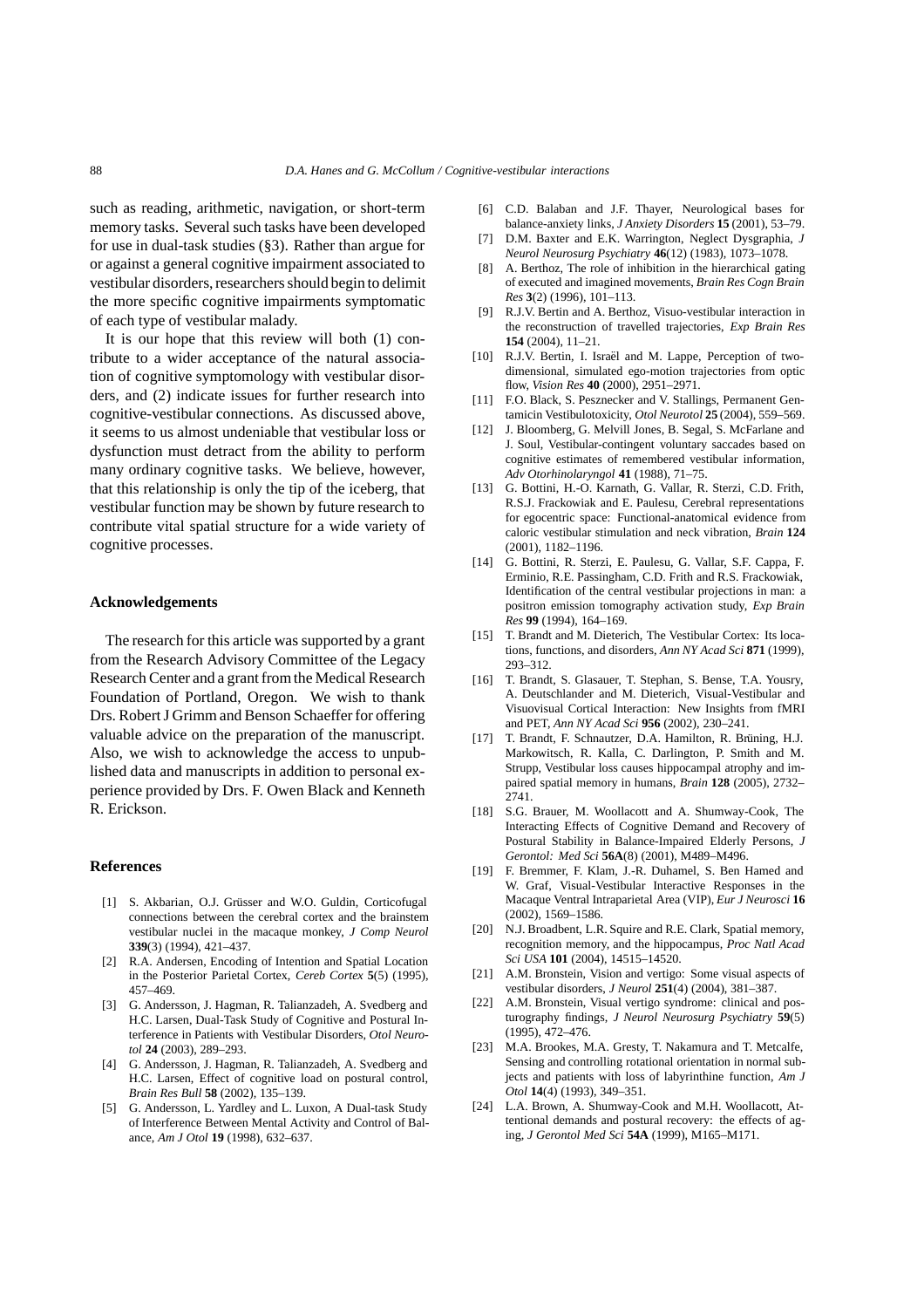- [25] N. Burgess, E.A. Maguire and J. O'Keefe, The human hippocampus and spatial and episodic memory, *Neuron* **35** (2002), 625–641.
- [26] U. Büttner and U.W. Buettner, Parietal cortex area 2v neuronal activity in the alert monkey during natural vestibular and optokinetic stimulation, *Brain Res* **153**(2) (1978), 392– 397.
- [27] A. Caramazza and A.E. Hillis, Spatial representation of words in the brain implied by studies of a unilateral neglect patient, *Nature* **346**(6281) (1990), 267–269.
- [28] I.S. Curthoys and G.M. Halmagyi, Vestibular compensation: a review of the oculomotor, neural, and clinical consequences of unilateral vestibular loss, *J Vestib Res* **5** (1995), 67–107.
- [29] P.C. Cuthbert, D.P. Gilchrist, S.L. Hicks, H.G. MacDougall and I.S. Curthoys, Electrophysiological evidence for vestibular activation of the guinea pig hippocampus, *Neuroreport* **11** (2000), 1443–1447.
- [30] M.C. Dault, L. Yardley and J.S. Frank, Does articulation contribute to modifications of postural control during dualtask paradigms? *Brain Res Cogn Brain Res* **16**(3) (2003), 434–440.
- [31] S. Dehaene, G. Dehaene-Lambertz and L. Cohen, Abstract representations of numbers in the animal and human brain, *Trends Neurosci* **21** (1998), 355–361.
- [32] S. Dehaene, N. Molko, L. Cohen and A.J. Wilson, Arithmetic and the brain, *Curr Op Neurobiol* **14** (2004), 218–224.
- [33] S. Dehaene, S. Bossini and P. Giraux, The mental representation of parity and numerical magnitude, *J Exp Psychol Gen* **122** (1993), 371–396.
- [34] M. Emri, M. Kisely, Z. Lengyel, L. Balkay, T. Marian, L. Miko, E. Berenyi, I. Sziklai, L. Tron and A. Toth, Cortical projection of peripheral vestibular signaling, *J Neurophysiol* **89** (2003), 2639–2646.
- [35] K.R. Erickson, M. DeWeese and A. Simons, A specific syndrome of memory impairment in patients with vestibular disorder: selective acquisition and retrieval deficits. Unpublished manuscript.
- [36] W. Fias, J. Lammertyn, B. Reynvoet, P. Dupont and G.A. Orban, Parietal representation of symbolic and nonsymbolic magnitude, *J Cogn Neurosci* **15** (2003), 47–56.
- [37] A.F. Fuchs and J.O. Phillips, Association cortex, in: *Textbook of physiology*, H.D. Patton, A.F. Fuchs, B. Hille, A.M. Scher and R. Steiner, eds, Saunders, Philadelphia, 1989, pp. 663– 692.
- [38] K. Fukushima, Corticovestibular interactions: anatomy, electrophysiology, and functional considerations, *Exp Brain Res* **117** (1997), 1–16.
- [39] J.M. Furman and R.G. Jacob, A clinical taxonomy of dizziness and anxiety in the otoneurological setting, *J Anxiety Disorders* **15** (2001), 9–26.
- [40] D. Gaffan and J. Hornak, Visual neglect in the monkey: Representation and disconnection, *Brain* **120** (1997), 1647– 1657.
- [41] G. Geminiani and G. Bottini, Mental representation and temporary recovery from unilateral neglect after vestibular stimulation, *J Neurol Neurosurg Psychiatry* **55** (1992), 332–333.
- [42] P.E. Gilbert and R.P. Kesner, Role of the rodent hippocampus in paired-associate learning involving associations between a stimulus and a spatial location, *Behav Neurosci* **116** (2002), 63–71.
- [43] R. Gimse, C. Tjell, I.A. Bjorgen and C. Saunte, Disturbed eye movements after whiplash due to injuries to the posture control system, *J Clin Exp Neuropsychol* **18**(2) (1996), 178– 186.
- [44] M. Gizzi, M. Zlotnick, K. Cicerone and E. Riley, Vestibular Disease and Cognitive Dysfunction: No Evidence for a Causal Connection, *J Head Trauma Rehabil* **18**(5) (2003), 398–407.
- [45] A.M. Glenberg, J.L. Schroeder and D.A. Robertson, Averting the gaze disengages the environment and facilitates remembering, *Memory and Cognition* **26**(4) (1998), 651–658.
- [46] R.J. Grimm, W.G. Hemenway, P.R. Lebray and F.O. Black, The Perilymph Fistula Syndrome Defined in Mild Head Trauma, *Acta Otolaryngol Suppl* **464** (1989), 1–40.
- [47] O.J. Grüsser, M. Pause and U. Schreiter, Localization and responses of neurons in the parieto-insular vestibular cortex of the awake monkeys (*Macaca fascicularis*), *J Physiol* **430** (1990), 537–557.
- [48] O.J. Grüsser, M. Pause and U. Schreiter, Vestibular neurons in the parieto-insular cortex of monkeys (*Macaca fascicularis*): visual and neck receptor responses, *J Physiol* **430** (1990), 559–583.
- [49] C. Guariglia, G. Lippolis and L. Pizzamiglio, Somatosensory stimulation improves imagery disorder in neglect, *Cortex* **34**(2) (1998), 233–241.
- [50] M. Guerraz, L. Yardley, P. Bertholon, L. Pollak, P. Rudge, M.A. Gresty and A.M. Bronstein, Visual vertigo: symptom assessment, spatial orientation and postural control, *Brain* **124**(Pt 8) (2001), 1646–1656.
- [51] W.O. Guldin and O.J. Grüsser, Is there a vestibular cortex? *Trends Neurosci* **21**(6) (1998), 254–259.
- [52] L.R. Harris, M. Jenkin and D.C. Zikowitz, Visual and nonvisual cues in the perception of linear self motion, *Exp Brain Res* **135** (2000), 12–21.
- [53] S.L. Hicks, D.P.D. Gilchrist, P. Cuthbert and I.S. Curthoys, Hippocampal field responses to direct electrical stimulation of the vestibular system in awake or anesthetised guinea pigs, *Proc Aust Neurosci Soc* **15** (2004), 87.
- [54] A.E. Hillis and A. Caramazza, Spatially specific deficits in processing graphemic representations in reading and writing, *Brain Language* **48**(3) (1995), 263–308.
- [55] A. Horii, N. Russell, P.F. Smith, C.L. Darlington and D. Bilkey, Vestibular influences on CA1 neurons in the rat hippocampus: an electrophysiological study in vivo, *Exp Brain Res* **155** (2004), 245–250.
- [56] I. Indovina, V. Maffei, G. Bosco, M. Zago, E. Macaluso and F. Lacquaniti, Representation of Visual Gravitational Motion in the Human Vestibular Cortex, *Science* **308** (2005), 416– 419.
- [57] I. Israël, M. Fetter and E. Koenig, Vestibular perception of passive whole-body rotation about horizontal and vertical axes in humans: goal-directed vestibulo-ocular reflex and vestibular memory-contingent saccades, *Exp Brain Res* **96** (1993), 335–346.
- [58] I. Israël, S. Rivaud, A. Berthoz and C. Pierrot-Deseilligny, Cortical control of vestibular memory-guided saccades, *Ann NY Acad Sci* **656** (1992), 472–484.
- [59] Y.P. Ivanenko, R. Grasso, I. Israël and A. Berthoz, The contribution of otoliths and semicircular canals to the perception of two-dimensional passive whole-body motion in humans, *J Physiol* **502**(1) (1997), 223–233.
- [60] R.G. Jacob and J.M. Furman, Psychiatric consequences of vestibular dysfunction, *Curr Opin Neurol* **14**(1) (2001), 41– 46.
- [61] R.G. Jacob, J.M. Furman and J.M. Perel, Panic, Phobia, and Vestibular Dysfunction, in: *Vestibular Autonomic Regulation*, B.J. Yates and A.D. Miller, eds, CRC Press Inc., 1996.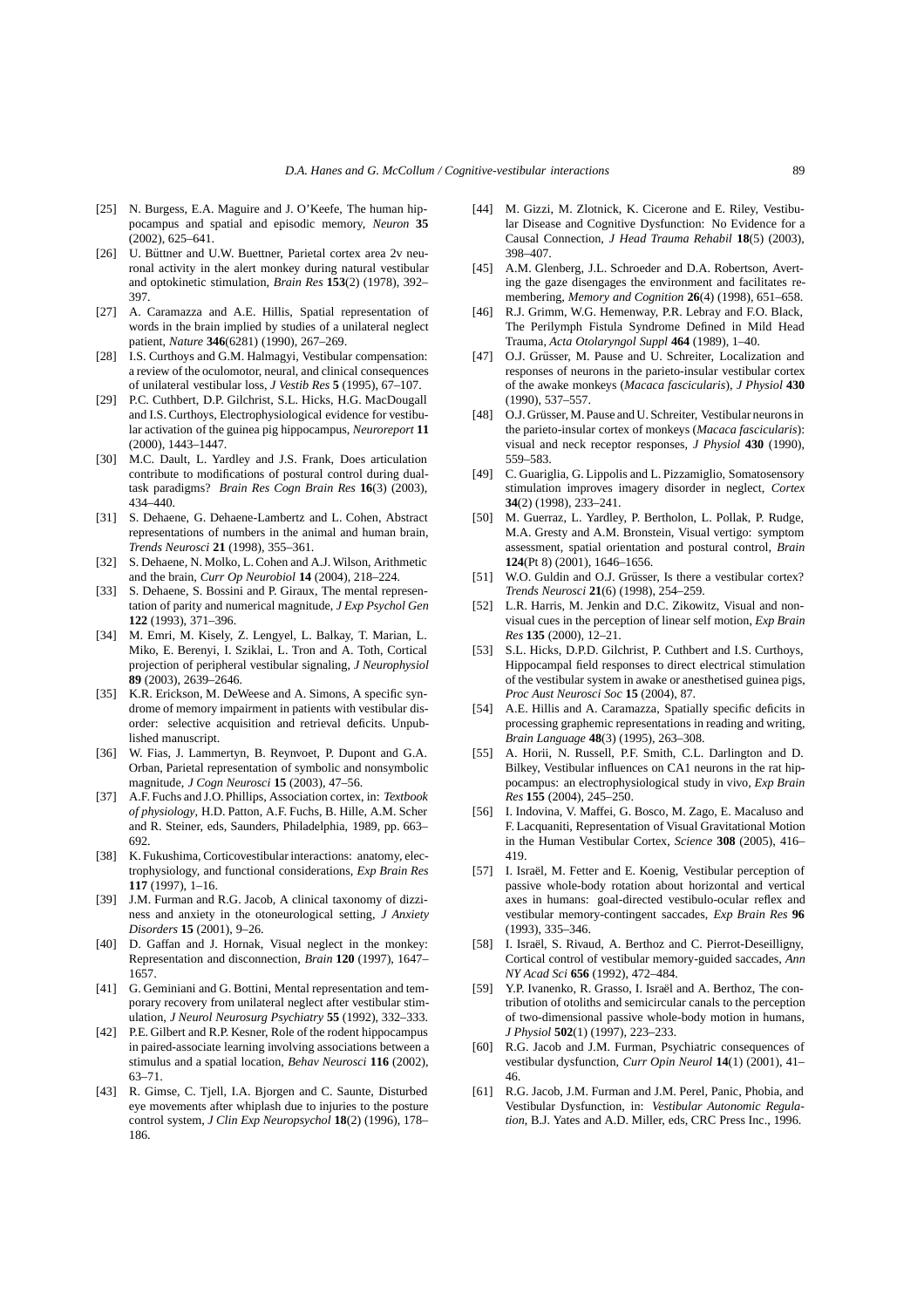- [62] R.G. Jacob, J.M. Furman, J.D. Durrant and S.M. Turner, Panic, Agoraphobia, and Vestibular Dysfunction, *Am J Psychiatry* **153** (1996), 503–512.
- [63] L.F. Jacobs and F. Schenk, Unpacking the Cognitive Map: The Parallel Map Theory of Hippocampal Function, *Psychol Rev* **110**(2) (2003), 285–315.
- [64] G.P. Jacobson and C.W. Newman, The Development of the Dizziness Handicap Inventory, *Arch Otolaryngol Head Neck Surg* **116** (1990), 424–427.
- [65] G.P. Jacobson, C.W. Newman, L. Hunter and G.K. Balzer, Balance Function Test Correlates of the Dizziness Handicap Inventory, *J Am Acad Audiol* **2** (1991), 253–260.
- [66] R. Jürgens, T. Boß and W. Becker, Estimation of self-turning in the dark: comparison between active and passive rotation, *Exp Brain Res* **128** (1999), 491–504.
- [67] F. Klam, Head movement-related signals and the representation of space in parietal cortex: an electrophysiological study with awake behaving monkeys. Ph.D. dissertation, College de France – Univ. Paris VI, Paris, France, 2004.
- [68] F. Klam and W. Graf, Vestibular Response Kinematics in Posterior Parietal Cortex Neurons of Macaque Monkeys, *Eur J Neurosci* **18** (2003), 995–1010.
- [69] F. Klam and W. Graf, Vestibular Signals of Posterior Parietal Cortex Neurons during Active and Passive Head Movements in Macaque Monkeys, *Ann NY Acad Sci* **1004** (2003), 271– 282.
- [70] D. Kumaran and E.A. Maguire, The Human Hippocampus: Cognitive Maps or Relational Memory? *J Neurosci* **25**(31) (2005), 7254–7259.
- [71] C. Lee, Eye and head coordination in reading: roles of head movement and cognitive control, *Vision Res* **39** (1999), 3761– 3768.
- [72] P. Liu, J. King, Y. Zheng, C.L. Darlington and P.F. Smith, Long-term changes in hippocampal NMDA receptor subunits following peripheral vestibular damage, *Neurosci* **117** (2003), 965–970.
- [73] E. Lobel, J.F. Kleine, A. Leroy-Willig, P.F. Van de Moortele, D. Le Bihan, O.J. Grüsser and A. Berthoz, Cortical areas activated by bilateral galvanic vestibular stimulation, *Ann NY Acad Sci* **871** (1999), 313–323.
- [74] E.A. Maguire, D.G. Gadian, I.S. Johnsrude, C.D. Good, J. Ashburner, R.S.J. Frackowiak and C.D. Frith, Navigationrelated structural change in the hippocampi of taxi drivers, *PNAS* **97**(8) (2000), 4398–4403.
- [75] E.A. Maguire, E.R. Valentine, J.M. Wilding and N. Kapur, Routes to remembering: the brains behind superior memory, *Nat Neurosci* **6** (2003), 90–95.
- [76] J.C. Marshall and P.W. Halligan, When right goes left: an investigation of line bisection in a case of visual neglect, *Cortex* **25**(3) (1989), 503–515.
- [77] E.A. Maylor, S. Allison and A.M. Wing, Effects of spatial and nonspatial cognitive activity on postural stability, *Brit J Psychol* **92** (2001), 319–338.
- [78] B.L. McNaughton, C.A. Barnes, J.L. Gerard, K. Gothard, M.W. Jung, J.J. Knierim, H. Kudrimoti, Y. Qin, W.E. Skaggs, M. Suster and K.L. Weaver, Deciphering the hippocampal polyglot: the hippocampus as a path integration system, *J Exp Biol* **199** (1996), 173–185.
- [79] T. Nakamura and A. Bronstein, The perception of head and neck angular displacement in normal and labyrinthinedefective subjects. A quantitative study using a remembered saccade technique, *Brain* **118** (1995), 1157–1168.
- [80] J. O'Keefe, Do hippocampal pyramidal cells signal nonspatial as well as spatial information? *Hippocampus* **14** (1999), 148–152.
- [81] J. O'Keefe and L. Nadel, *The hippocampus as a cognitive map*, Oxford: Oxford UP, 1978.
- [82] C. Pierrot-Deseilligny, I. Israel, A. Berthoz, S. Rivaud and B. Gaymard. Role of the different frontal lobe areas in the control of the horizontal component of memory-guided saccades in man, *Exp Brain Res* **95** (1993), 166–171.
- [83] L. Pizzamiglio, G. Vallar and F. Doricchi, Gravitational inputs modulate visuospatial neglect, *Exp Brain Res* **117**(2) (1997), 341–345.
- [84] T. Pozzo, A. Berthoz, L. Lefort and E. Vitte, Head stabilization during various locomotor tasks in humans. II. Patients with bilateral peripheral vestibular deficits, *Exp Brain Res* **82** (1991), 97–106.
- [85] C.C. Presson and D.R. Montello, Updating after rotational and translational body movements: coordinate structure of perspective space, *Perception* **23**(12) (1994), 1447–1455.
- [86] B.P. Radanov, G. DiStefano, A. Schnidrig and M. Sturzenegger, Common whiplash: psychosomatic or somatopsychic? *J Neurol Neurosurg Psychiatry* **57** (1994), 486–490.
- [87] M.S. Redfern, M.E. Talkowski, J.R. Jennings and J.M. Furman, Cognitive influences in postural control of patients with unilateral vestibular loss, *Gait Posture* **19**(2) (2004), 105– 114.
- [88] F.P. Redlick, M. Jenkin and L.R. Harris, Humans can use optic flow to estimate distance of travel, *Vision Res* **41** (2001), 213–219.
- [89] J.J. Rieser, A.E. Garing and M.F. Young, Imagery, action and young children's spatial orientation: It's not being there that counts, it's what one has in mind, *Child Development* **45** (1994), 1043–1056.
- [90] C. Rinaldi, P. Marangolo and L. Pizzamiglio, Between language and space: a cross-domain interaction, *Neuroreport* **14**(10) (2003), 1381–1383.
- [91] J. Risey and W. Briner, Dyscalculia in Patients with Vertigo, *J Vestib Res* **1** (1990), 31–37.
- [92] G. Rode and M.T. Perenin, Temporary remission of representational hemineglect through vestibular stimulation, *Neuroreport* **5**(8) (1994), 869–872.
- [93] N.D. Schiff and M. Pulver, Does vestibular stimulation activate thalamocortical mechanisms that reintegrate impaired cortical regions? *Proc R Soc London B* **266** (1999), 421–423.
- [94] A. Schlack, K.-P. Hoffmann and F. Bremmer, Interaction of Linear Vestibular and Visual Stimulation in the Macaque Ventral Intraparietal Area (VIP), *Eur J Neurosci* **16** (2002), 1877–1886.
- [95] D.W.F. Schwarz and J.M. Fredrickson, Rhesus monkey vestibular cortex: a bimodal primary projection field, *Science* **172** (1971), 280–281.
- [96] J. Shallo-Hoffmann and A.M. Bronstein, Visual motion detection in patients with absent vestibular function, *Vision Res* **43**(14) (2003), 1589–1594.
- [97] A. Shumway-Cook, M. Woollacott, K.A. Kerns and M. Baldwin, The Effects of Two Types of Cognitive Tasks on Postural Stability in Older Adults With and Without a History of Falls, *J Gerontol: Med Sci* **52A**(4) (1997), M232–M240.
- [98] O. Simon, J.F. Mangin, L. Cohen, D. Le Bihan and S. Dehaene, Topographical layout of hand, eye, calculation, and language-related areas in the human parietal lobe, *Neuron* **33**(3) (2002), 475–487.
- [99] P.F. Smith, A. Horii, N. Russell, D.K. Bilkey, Y. Zheng, P. Liu, D.S. Kerr and C.L. Darlington, The effects of vestibular